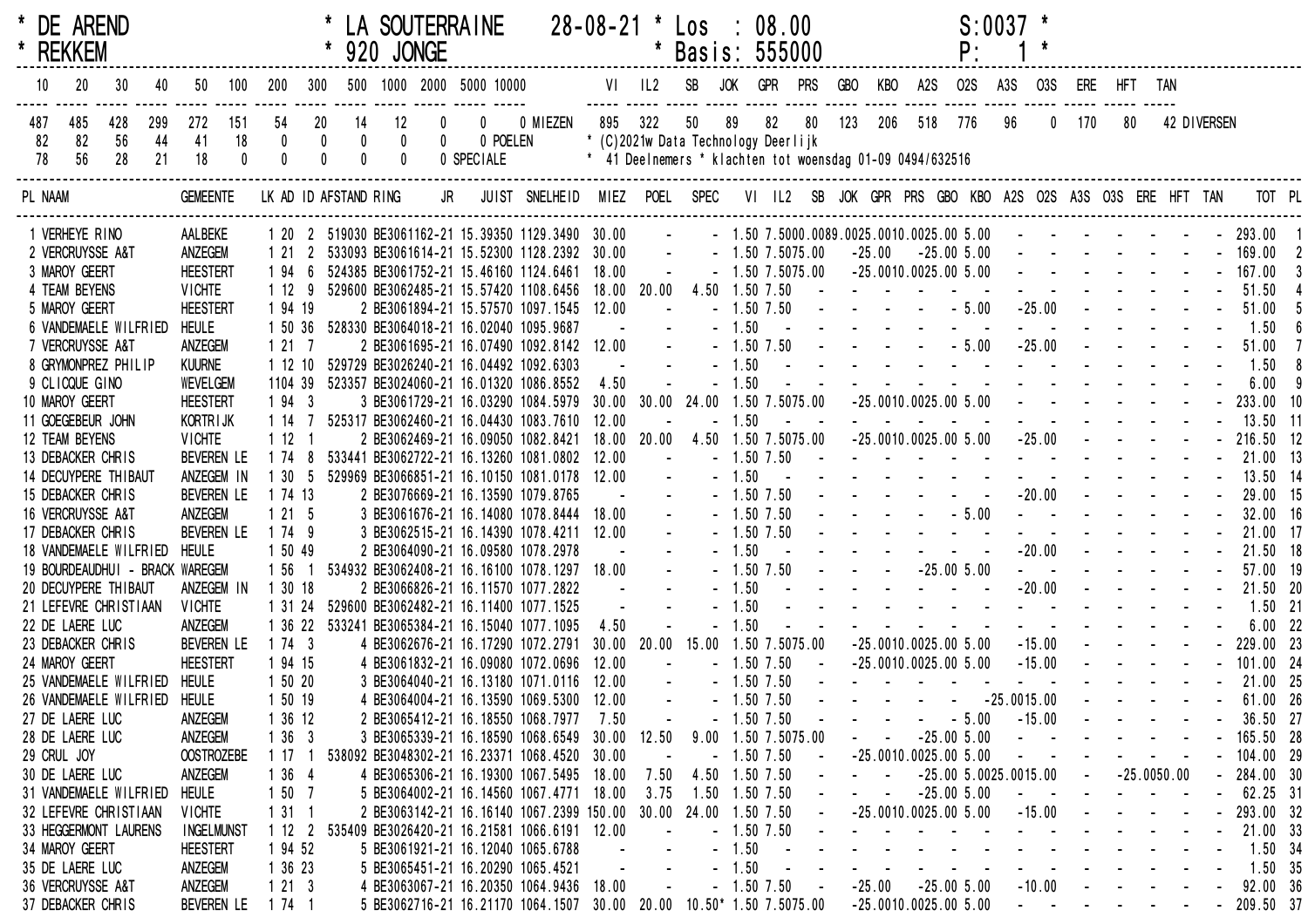| * DE AREND                      | LA SOUTERI*<br>920 JONGE *     |                   | * LA SOUTERRAINE                                                      |    |                                                                                         |       |                | 28-08-21 * Los : 08.00 |              |                                      |                        |                            |         | $S:0037$ *                                                                                                                                                                                                                                |                                 |                                                             |                                                                                           |                                |  |
|---------------------------------|--------------------------------|-------------------|-----------------------------------------------------------------------|----|-----------------------------------------------------------------------------------------|-------|----------------|------------------------|--------------|--------------------------------------|------------------------|----------------------------|---------|-------------------------------------------------------------------------------------------------------------------------------------------------------------------------------------------------------------------------------------------|---------------------------------|-------------------------------------------------------------|-------------------------------------------------------------------------------------------|--------------------------------|--|
| * REKKEM                        |                                |                   |                                                                       |    |                                                                                         |       |                | * Basis: 555000        |              |                                      |                        |                            | P:      |                                                                                                                                                                                                                                           |                                 |                                                             |                                                                                           |                                |  |
| PL NAAM                         | GEMEENTE LK AD ID AFSTAND RING |                   |                                                                       | JR | JUIST SNELHEID MIEZ POEL SPEC VI IL2 SB JOK GPR PRS GBO KBO A2S O2S A3S O3S ERE HFT TAN |       |                |                        |              |                                      |                        |                            |         |                                                                                                                                                                                                                                           |                                 |                                                             |                                                                                           | TOT PL                         |  |
| 38 BISTOEN JOHAN                | <b>HULSTE</b>                  |                   | 1 36 2 534674 BE3025851-21 16.22310 1063.9926 30.00 -                 |    |                                                                                         |       |                |                        |              | $-1.50$ 7.50 $  -25.00$ 5.00         |                        |                            |         | $       -$ 69.00 38                                                                                                                                                                                                                       |                                 |                                                             |                                                                                           |                                |  |
| 39 DEBACKER CHRIS               | BEVEREN LE 174 25              |                   | 6 BE3062517-21 16.21350 1063.5142                                     |    |                                                                                         |       | and a straight |                        |              | $-1.50$ $       -$                   |                        |                            |         |                                                                                                                                                                                                                                           | $-10.00$ $     11.50$ 39        |                                                             |                                                                                           |                                |  |
| 40 BOURDEAUDHUI - BRACK WAREGEM |                                | 1 56 5            | 2 BE3062377-21 16.23260 1062.5677 12.00 -                             |    |                                                                                         |       |                |                        |              | $-1.50$ 7.50 $     -$                |                        |                            |         | $-10.00$                                                                                                                                                                                                                                  |                                 | $\omega_{\rm{max}}$ , and $\omega_{\rm{max}}$               |                                                                                           | 31.00 40                       |  |
| 41 CLICQUE GINO                 | <b>WEVELGEM</b>                | 1104 27           | 2 BE3024070-21 16.12550 1061.7555                                     |    |                                                                                         | 4.50  |                |                        | $-1.50$      |                                      |                        |                            |         | $-10.00$                                                                                                                                                                                                                                  |                                 |                                                             |                                                                                           | 16.00 41                       |  |
| 42 VERHEYE RINO                 | AALBEKE                        | 1205              | 2 BE3061184-21 16.09170 1060.7964                                     |    |                                                                                         | 18.00 | $\sim$         |                        |              | $-1.5075.00$                         |                        | $-25.0010.0025.005.00$     |         | $-10.00$                                                                                                                                                                                                                                  |                                 | $\omega_{\rm{max}} = \omega_{\rm{max}} = \omega_{\rm{max}}$ |                                                                                           | $-177.00$ 42                   |  |
| 43 CLICQUE GINO                 | <b>WEVELGEM</b>                | $1104 - 3$        | 3 BE3024047-21 16.13310 1060.4647 54.00 20.00                         |    |                                                                                         |       |                |                        |              | 4.50* 1.50 7.5075.00                 |                        | $-25.0010.0025.005.00$     |         | $\omega_{\rm{max}}$                                                                                                                                                                                                                       |                                 |                                                             |                                                                                           | $-227.50$ 43                   |  |
| 44 BISTOEN JOHAN                | <b>HULSTE</b>                  | 1 36 14           | 2 BE3029982-21 16.24160 1060.3001                                     |    |                                                                                         |       |                |                        |              |                                      |                        |                            |         |                                                                                                                                                                                                                                           |                                 |                                                             |                                                                                           | 11.50 44                       |  |
| 45 VERHEYE RINO                 | AALBEKE                        | 1 20 11           | 3 BE3061103-21 16.10130 1058.7767                                     |    |                                                                                         | 4.50  |                |                        | $-1.50$      |                                      |                        |                            |         | the contract of the contract of the contract of the                                                                                                                                                                                       |                                 |                                                             |                                                                                           | 6.0045                         |  |
| 46 DECUYPERE THIBAUT            | ANZEGEM IN                     | 1 30 25           | 3 BE3066847-21 16.20460 1058.3152                                     |    |                                                                                         |       |                |                        | $-1.50$      |                                      |                        |                            |         | $\mathcal{L}^{\mathcal{A}}$ . The set of the set of the set of the set of the set of the set of the set of the set of the set of the set of the set of the set of the set of the set of the set of the set of the set of the set of the s |                                 |                                                             |                                                                                           | 1.50 46                        |  |
| 47 MAROY GEERT                  | <b>HEESTERT</b>                | 1 94 72           | 6 BE3061776-21 16.16030 1057.1213                                     |    |                                                                                         |       |                |                        | $-1.50$      |                                      |                        |                            |         |                                                                                                                                                                                                                                           |                                 |                                                             |                                                                                           | 11.50 47                       |  |
| 48 DEBACKER CHRIS               | <b>BEVEREN LE</b>              | 1 74 14           | 7 BE3062536-21 16.25070 1056.0748                                     |    |                                                                                         |       |                |                        | $-1.50$ 7.50 |                                      |                        |                            |         | $-25.00 -$                                                                                                                                                                                                                                |                                 |                                                             |                                                                                           | 34.00 48                       |  |
| 49 VERHEYE RINO                 | AALBEKE                        | 1201              | 4 BE3061129-21 16.11360 1055.7974 150.00 29.00* 11.50* 1.50 7.5075.00 |    |                                                                                         |       |                |                        |              |                                      |                        |                            |         | $-25.0010.0025.005.0030.0010.00$                                                                                                                                                                                                          | $\sim$                          |                                                             | $-25.0000.0000.00$                                                                        | 604.50 49                      |  |
| 50 GOEGEBEUR JOHN               | <b>KORTRIJK</b>                | 1 14 12           | 2 BE3060142-21 16.18460 1053.2320 7.50                                |    |                                                                                         |       |                |                        | $-1.50$      | المنابعة المتناسب المناسبة والمتناسب |                        |                            |         | $-10.00$                                                                                                                                                                                                                                  |                                 |                                                             |                                                                                           | 19.00 50                       |  |
| 51 HEGGERMONT LAURENS           | <b>INGELMUNST</b>              | 1 12 11           | 2 BE3026504-21 16.28421 1052.5010                                     |    |                                                                                         |       |                |                        | $-1.50$      |                                      |                        |                            |         | $-10.00$                                                                                                                                                                                                                                  |                                 | and a straight and                                          |                                                                                           | 11.50 51                       |  |
| 52 MAROY GEERT                  | <b>HEESTERT</b>                | 1 94 13           | 7 BE3061814-21 16.18240 1052.1368 18.00                               |    |                                                                                         |       | $\sim 100$     |                        | $-1.50$ 7.50 |                                      | $-25.0010.0025.005.00$ |                            |         |                                                                                                                                                                                                                                           | and a state of the state of the |                                                             |                                                                                           | 92.00 52                       |  |
| 53 VERSCHOOT JOEL               | <b>INGELMUNST</b>              | 1 59 11           | 537884 BE2125315-21 16.31500 1050.8968                                |    |                                                                                         | 12.00 | 3.75           | 1.50 1.50 7.50         |              |                                      | $\sim 10^{-10}$        | $-25.0010.0025.005.00$     |         |                                                                                                                                                                                                                                           | المنابذ المنابذ المنابذ المنابذ |                                                             |                                                                                           | 91.25 53                       |  |
| 54 MAROY GEERT                  | <b>HEESTERT</b>                | 1 94 21           | 8 BE3061875-21 16.19020 1050.8015                                     |    |                                                                                         | 12.00 |                |                        | $-1.50$ 7.50 |                                      |                        |                            | $-5.00$ |                                                                                                                                                                                                                                           | $-10.00$ $   -$                 |                                                             |                                                                                           | 36.00 54                       |  |
| 55 BISTOEN JOHAN                | <b>HULSTE</b>                  | 1 36 10           | 3 BE3025829-21 16.29170 1049.8557                                     |    |                                                                                         | 12.00 | $\sim$         |                        | $-1.50$ 7.50 |                                      |                        |                            | $-5.00$ |                                                                                                                                                                                                                                           | and a straight and a straight   |                                                             |                                                                                           | 26.00 55                       |  |
| 56 DECUYPERE THIBAUT            | ANZEGEM IN                     | 1303              | 4 BE3066830-21 16.24490 1049.8247                                     |    |                                                                                         | 30.00 | $\sim$         |                        | $-1.50$      | $  -$ 10.0010.0025.00 5.00           |                        |                            |         | $-10.00$                                                                                                                                                                                                                                  |                                 |                                                             |                                                                                           | 91.50 56                       |  |
| 57 CLICQUE GINO                 | <b>WEVELGEM</b>                | 1104 89           | 4 BE3024096-21 16.18400 1049.5127                                     |    |                                                                                         | 4.50  |                |                        | $-1.50$      | the company of the company of the    |                        |                            |         | $-10.00$                                                                                                                                                                                                                                  |                                 | $\Delta \phi = \Delta \phi = \Delta \phi = \Delta \phi$     |                                                                                           | 16.00 57                       |  |
| 58 DECUYPERE THIBAUT            | ANZEGEM IN                     | 1309              | 5 BE3066873-21 16.25120 1049.0281                                     |    |                                                                                         | 12.00 |                |                        | $-1.50$      |                                      |                        |                            |         | the contract of the contract of the contract of                                                                                                                                                                                           |                                 |                                                             |                                                                                           | 13.50 58                       |  |
| 59 DE LAERE LUC                 | ANZEGEM                        | 1 36 21           | 6 BE3065329-21 16.29300 1046.5967                                     |    |                                                                                         | 4.50  |                |                        | $-1.50$      |                                      |                        |                            |         |                                                                                                                                                                                                                                           |                                 |                                                             |                                                                                           | 41.00 59                       |  |
| 60 SLOSSE-MEULENYZER            | rekkem                         | 1301              | 518962 BE3062928-21 16.16050 1046.1186 150.00 15.00*                  |    |                                                                                         |       |                |                        |              | $1.50*$ 1.50 7.5075.00               |                        |                            |         | $ -10.0025.005.00$ $        290.5060$                                                                                                                                                                                                     |                                 |                                                             |                                                                                           |                                |  |
| 61 CLICQUE GINO                 | <b>WEVELGEM</b>                | 1104 47           | 5 BE3024010-21 16.20200 1046.0167                                     |    |                                                                                         | 4.50  |                |                        | $-1.50$      |                                      |                        |                            |         | and the contract of the contract of the contract of                                                                                                                                                                                       |                                 |                                                             |                                                                                           | 6.0061                         |  |
| 62 DEBACKER CHRIS               | <b>BEVEREN LE</b>              | 1 74 11           | 8 BE3076660-21 16.30450 1044.4268                                     |    |                                                                                         | 12.00 |                |                        | $-1.50$ 7.50 |                                      |                        |                            |         |                                                                                                                                                                                                                                           |                                 |                                                             |                                                                                           | 31.00 62                       |  |
| 63 GOEGEBEUR JOHN               | KORTR I JK                     | 1 14 10           | 3 BE3063179-21 16.23410 1042.9509                                     |    |                                                                                         | 7.50  |                |                        | $-1.50$      |                                      |                        |                            |         | and the contract of the contract of the                                                                                                                                                                                                   |                                 |                                                             |                                                                                           | 9.0063                         |  |
| 64 LEFEVRE CHRISTIAAN           | <b>VICHTE</b>                  | 1 3 1 8           | 3 BE3063120-21 16.27510 1042.8276                                     |    |                                                                                         |       |                |                        | $-1.50$ 7.50 |                                      |                        |                            |         |                                                                                                                                                                                                                                           |                                 |                                                             |                                                                                           | 14.00 64                       |  |
| 65 TRUYAERT ANDRE               | <b>BELLEGEM</b>                | $1\quad 5\quad 1$ | 521104 BE3060302-21 16.19590 1042.2427                                |    |                                                                                         | 7.50  |                |                        | $-1.50$ 7.50 |                                      |                        |                            |         |                                                                                                                                                                                                                                           |                                 |                                                             |                                                                                           | 16.50 65                       |  |
| 66 MAROY GEERT                  | <b>HEESTERT</b>                | 1 94 47           | 9 BE3061896-21 16.23320 1041.4107                                     |    |                                                                                         |       |                |                        | $-1.50$      |                                      |                        |                            |         |                                                                                                                                                                                                                                           |                                 |                                                             |                                                                                           | 1.50 66                        |  |
| 67 MAROY GEERT                  | <b>HEESTERT</b>                | 1 94 74           | 10 BE3061869-21 16.23340 1041.3418                                    |    |                                                                                         |       |                |                        | $-1.50$      |                                      |                        |                            |         |                                                                                                                                                                                                                                           | $-10.00$ $    -$                |                                                             |                                                                                           | 11.50 67                       |  |
| 68 DECUYPERE THIBAUT            | ANZEGEM IN                     | 1 30 17           | 6 BE3066855-21 16.28580 1041.2647                                     |    |                                                                                         |       |                |                        | $-1.50$      |                                      |                        | and the state of the state |         | $-20.0010.00$                                                                                                                                                                                                                             |                                 |                                                             | $\mathbf{L}^{\text{max}}$ , and $\mathbf{L}^{\text{max}}$ , and $\mathbf{L}^{\text{max}}$ | 31.50 68                       |  |
| 69 DE LAERE LUC                 | ANZEGEM                        | 1 <sub>36</sub>   | 7 BE3065314-21 16.32080 1041.2152 30.00                               |    |                                                                                         |       | $4.50*$        |                        |              | $-1.50$ 7.5075.00                    |                        |                            |         | $-25.005.00 - -$                                                                                                                                                                                                                          |                                 |                                                             |                                                                                           | 148.50 69                      |  |
| 70 DE LAERE LUC                 | ANZEGEM                        | 1362              | 8 BE3065355-21 16.32130 1041.0458                                     |    |                                                                                         | 30.00 | $3.75*$        |                        |              | $-1.5075.00$                         |                        |                            |         | $-15.00$ $5.0025.0010.0000.00$                                                                                                                                                                                                            |                                 |                                                             |                                                                                           | $-25.0000.0000.00$ $497.75$ 70 |  |
| 71 VERHEYE RINO                 | AALBEKE                        | 1 20 12           | 5 BE3061170-21 16.19060 1039.9319                                     |    |                                                                                         | 4.50  |                |                        | $-1.50$      |                                      |                        |                            |         | $-20.00$                                                                                                                                                                                                                                  |                                 |                                                             |                                                                                           | 26.00 71                       |  |
| 72 DE LAERE LUC                 | ANZEGEM                        | 1 36 29           | 9 BE3065453-21 16.33110 1039.0848                                     |    |                                                                                         |       |                |                        | $-1.50$      |                                      |                        |                            |         |                                                                                                                                                                                                                                           |                                 |                                                             |                                                                                           | $1.50$ 72                      |  |
| 73 CLICQUE GINO                 | <b>WEVELGEM</b>                | 1104 63           | 6 BE3024107-21 16.23430 1038.9908                                     |    |                                                                                         | 4.50  |                |                        | $-1.50$      |                                      |                        |                            |         | $-10.00$                                                                                                                                                                                                                                  |                                 |                                                             |                                                                                           | 16.00 73                       |  |
| 74 VANDEMAELE WILFRIED          | <b>HEULE</b>                   | 1 50 23           | 6 BE3064098-21 16.28340 1038.8609                                     |    |                                                                                         | 12.00 |                |                        | $-1.50$ 7.50 |                                      |                        |                            |         | $-10.00$                                                                                                                                                                                                                                  |                                 |                                                             |                                                                                           | 31.00 74                       |  |
| 75 MAROY GEERT                  | <b>HEESTERT</b>                | 1 94 70           | 11 BE3061829-21 16.24550 1038.5575                                    |    |                                                                                         |       |                |                        | $-1.50$      |                                      |                        |                            |         |                                                                                                                                                                                                                                           |                                 |                                                             |                                                                                           | 1.50 75                        |  |
| 76 CRUL JOY                     | <b>OOSTROZEBE</b>              | 11710             | 2 BE3048357-21 16.38191 1038.1497                                     |    |                                                                                         |       |                |                        | $-1.50$ 7.50 |                                      |                        |                            |         | $-10.00$                                                                                                                                                                                                                                  |                                 |                                                             |                                                                                           | 19.00 76                       |  |
| 77 MAROY GEERT                  | <b>HEESTERT</b>                | 1 94 18           | 12 BE3061893-21 16.25160 1037.8381                                    |    |                                                                                         | 12.00 |                |                        | $-1.50$ 7.50 |                                      |                        |                            | $-5.00$ | $-10.00$                                                                                                                                                                                                                                  |                                 |                                                             |                                                                                           | 36.00 77                       |  |
| 78 CLICQUE GINO                 | <b>WEVELGEM</b>                | 1104 21           | 7 BE3024036-21 16.24330 1037.2748                                     |    |                                                                                         | 4.50  |                |                        | $-1.50$      |                                      |                        |                            |         |                                                                                                                                                                                                                                           |                                 |                                                             |                                                                                           | $6.00$ 78                      |  |
| 79 MAROY GEERT                  | <b>HEESTERT</b>                | 1 94 83           | 13 BE3099170-21 16.25340 1037.2223                                    |    |                                                                                         |       |                |                        | $-1.50$      |                                      |                        |                            |         |                                                                                                                                                                                                                                           |                                 |                                                             |                                                                                           | 1.50 79                        |  |
| 80 MAROY GEERT                  | <b>HEESTERT</b>                | 1 94 58           | 14 BE3061859-21 16.25350 1037.1881                                    |    |                                                                                         |       |                |                        | $-1.50$      |                                      |                        |                            |         | $-10.00$                                                                                                                                                                                                                                  |                                 |                                                             |                                                                                           | 11.50 80                       |  |
|                                 |                                |                   |                                                                       |    |                                                                                         |       |                |                        |              |                                      |                        |                            |         |                                                                                                                                                                                                                                           |                                 |                                                             |                                                                                           |                                |  |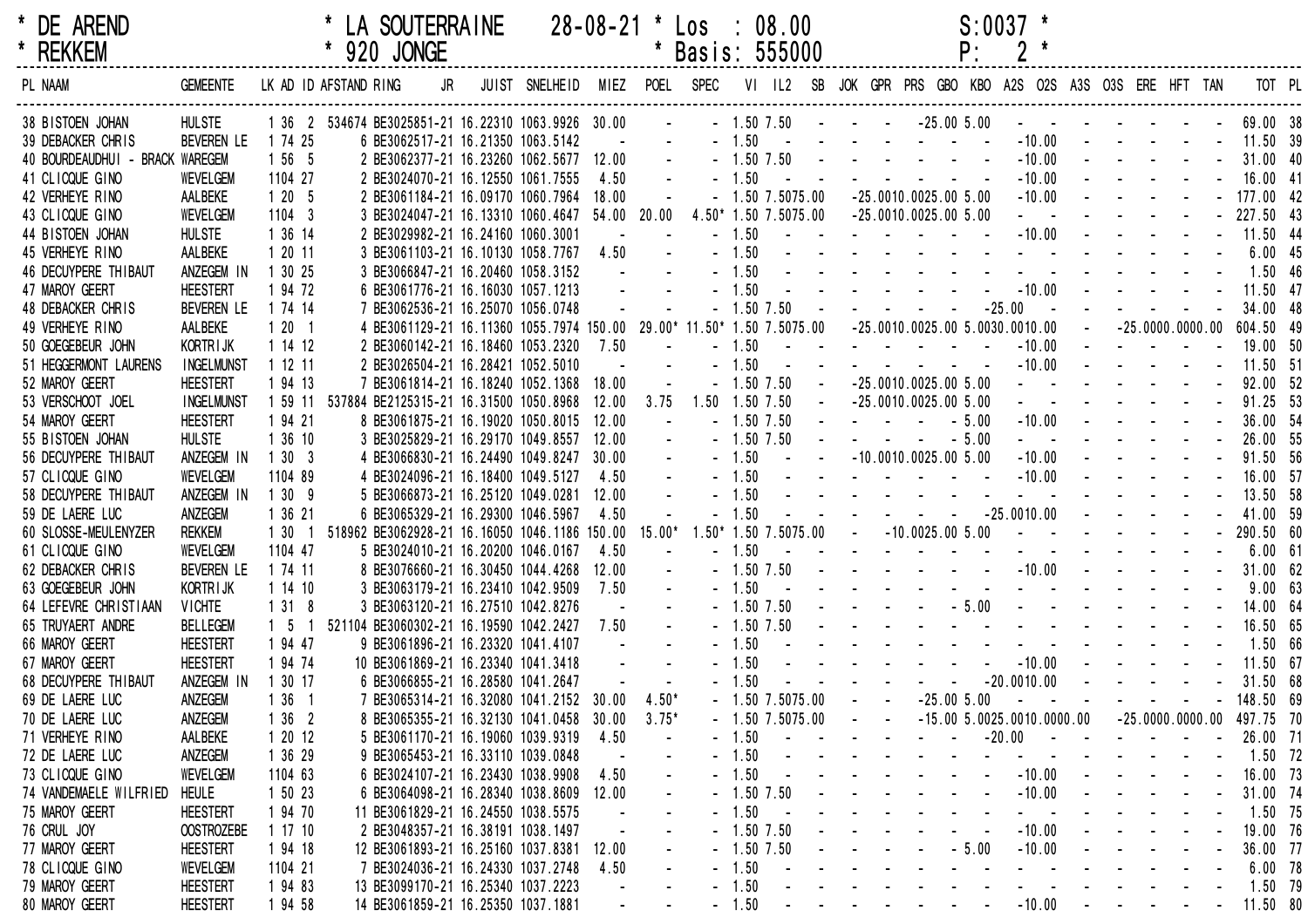| * DE AREND<br>* REKKEM          |                    |                       | * LA SOUTERRAINE<br>* 920 JONGE              |    |                               | $28 - 08 - 21$ |         | $\textsf{Los} \div 08.00$<br>Basis: 555000 |         |                   |  |                                                                                         | P:                                                                                                                                                                                                                                        | $S:0037$ * |                                                                                                                       |  |             |     |
|---------------------------------|--------------------|-----------------------|----------------------------------------------|----|-------------------------------|----------------|---------|--------------------------------------------|---------|-------------------|--|-----------------------------------------------------------------------------------------|-------------------------------------------------------------------------------------------------------------------------------------------------------------------------------------------------------------------------------------------|------------|-----------------------------------------------------------------------------------------------------------------------|--|-------------|-----|
| PL NAAM                         | <b>GEMEENTE</b>    | LK AD ID AFSTAND RING |                                              | JR | JUIST SNELHEID MIEZ POEL SPEC |                |         |                                            |         |                   |  |                                                                                         | VI IL2 SB JOK GPR PRS GBO KBO A2S O2S A3S O3S ERE HFT TAN                                                                                                                                                                                 |            |                                                                                                                       |  | TOT PL      |     |
| 81 DEBACKER CHRIS               | BEVEREN LE 1 74 54 |                       | 9 BE3062581-21 16.34330 1036.7136            |    |                               |                | $\sim$  |                                            |         |                   |  |                                                                                         | $-1.50$ 1.50 81                                                                                                                                                                                                                           |            |                                                                                                                       |  |             |     |
| 82 BOURDEAUDHUI - BRACK WAREGEM |                    | 1563                  | 3 BE3062339-21 16.36220 1035.9538 18.00      |    |                               |                | $\sim$  |                                            |         | $-1.50$ $7.50$    |  |                                                                                         |                                                                                                                                                                                                                                           |            |                                                                                                                       |  | 32.00 82    |     |
| 83 DECUYPERE THIBAUT            | ANZEGEM IN         | 1301                  | 7 BE3066811-21 16.31580 1035.1631 90.00      |    |                               |                |         |                                            | $-1.50$ |                   |  |                                                                                         | $-5.00$                                                                                                                                                                                                                                   |            | and the contract of the con-                                                                                          |  | 96.50 83    |     |
| 84 GRYMONPREZ PHILIP            | <b>KUURNE</b>      | 1 12 12               | 2 BE3026255-21 16.32112 1034.2499            |    |                               |                |         |                                            | $-1.50$ |                   |  |                                                                                         |                                                                                                                                                                                                                                           |            | $-10.00$ $   -$                                                                                                       |  | 11.50 84    |     |
| 85 CLICQUE GINO                 | <b>WEVELGEM</b>    | 1104 83               | 8 BE3024087-21 16.26110 1033.9278            |    |                               | 4.50           |         |                                            | $-1.50$ |                   |  |                                                                                         | $       -$ 10.00                                                                                                                                                                                                                          |            | and the state of the state                                                                                            |  | 16.00 85    |     |
| 86 CLICQUE GINO                 | <b>WEVELGEM</b>    | 1104 90               | 9 BE3024017-21 16.26140 1033.8256            |    |                               | 4.50           |         |                                            | $-1.50$ |                   |  |                                                                                         | design and a series of the series of the series                                                                                                                                                                                           |            |                                                                                                                       |  | 6.0086      |     |
| 87 DEBACKER CHRIS               | <b>BEVEREN LE</b>  | 1747                  | 10 BE3062682-21 16.36070 1033.5667           |    |                               | 12.00          |         |                                            |         | $-1.50$ 7.50      |  |                                                                                         | $       15.0010.00$ $   -$                                                                                                                                                                                                                |            |                                                                                                                       |  | 46.00 87    |     |
| 88 DECUYPERE THIBAUT            | ANZEGEM IN         | 1 30 29               | 8 BE3066878-21 16.33020 1033.0109            |    |                               |                |         |                                            |         |                   |  |                                                                                         | $      10.00$ $   -$                                                                                                                                                                                                                      |            |                                                                                                                       |  | 11.50 88    |     |
| 89 VERSCHOOT DIETER             | <b>KACHTEM</b>     | 1178                  | 537536 BE3041105-21 16.40311 1032.6937 12.00 |    |                               |                |         |                                            |         | $-1.50$ 7.50      |  |                                                                                         | $     5.00$ $       -$                                                                                                                                                                                                                    |            |                                                                                                                       |  | 26.00 89    |     |
| 90 VERSTRAETE KRISTOF           | WIELSBEKE          | 11710                 | 537134 BE3046479-21 16.40111 1032.5826       |    |                               |                |         |                                            | $-1.50$ |                   |  |                                                                                         | the second contract of the second contract of                                                                                                                                                                                             |            |                                                                                                                       |  | $1.50$ 90   |     |
| 91 SLOSSE-MEULENYZER            | <b>REKKEM</b>      | 1308                  | 2 BE3062962-21 16.22400 1032.4178            |    |                               |                |         |                                            | $-1.50$ |                   |  |                                                                                         |                                                                                                                                                                                                                                           |            |                                                                                                                       |  | 11.50 91    |     |
| 92 CLICQUE GINO                 | <b>WEVELGEM</b>    | 1104100               | 10 BE3024030-21 16.27100 1031.9231           |    |                               | 4.50           |         |                                            | $-1.50$ |                   |  |                                                                                         |                                                                                                                                                                                                                                           |            |                                                                                                                       |  | 16.00 92    |     |
| 93 DUBRUL DOMINIQUE             | <b>HULSTE</b>      | 1 20 11               | 534066 BE3025155-21 16.37599 1031.0188       |    |                               | 2.25           |         |                                            | $-1.50$ |                   |  |                                                                                         | design and a state of the state of the state                                                                                                                                                                                              |            |                                                                                                                       |  | 3.75 93     |     |
| 94 MAROY GEERT                  | <b>HEESTERT</b>    | 1 94 91               | 15 BE3061705-21 16.28500 1030.5634           |    |                               |                |         |                                            | $-1.50$ |                   |  |                                                                                         | and the second contract of the second second                                                                                                                                                                                              |            |                                                                                                                       |  | 1.50 94     |     |
| 95 SLOSSE-MEULENYZER            | <b>REKKEM</b>      | 1306                  | 3 BE3062916-21 16.23500 1030.0271 12.00      |    |                               |                |         |                                            |         | $-1.50$ 7.50      |  |                                                                                         | and the contract of the contract of the                                                                                                                                                                                                   |            |                                                                                                                       |  | 21.00 95    |     |
| 96 VANDEMAELE WILFRIED          | <b>HEULE</b>       | 1 50 39               | 7 BE3064141-21 16.33090 1029.5820            |    |                               |                |         |                                            | $-1.50$ |                   |  |                                                                                         | and the contract of the contract of the                                                                                                                                                                                                   |            |                                                                                                                       |  | 1.50 96     |     |
| 97 CLICQUE GINO                 | <b>WEVELGEM</b>    | 1104 26               | 11 BE3024007-21 16.28230 1029.4535           |    |                               | 4.50           |         |                                            | $-1.50$ |                   |  |                                                                                         | and the contract of the contract of the                                                                                                                                                                                                   |            |                                                                                                                       |  | $6.00$ 97   |     |
| 98 DEBACKER CHRIS               | <b>BEVEREN LE</b>  | 1 74 23               | 11 BE3062658-21 16.38150 1029.3121           |    |                               |                |         |                                            |         | $-1.50$ 7.50      |  |                                                                                         | and the second contract of the second second                                                                                                                                                                                              |            |                                                                                                                       |  | $9.00$ $98$ |     |
| 99 VERSCHOOT JOEL               | <b>INGELMUNST</b>  | 1598                  | 2 BE3060701-21 16.42450 1028.9507            |    |                               | 18.00          | 3.75    |                                            |         | $-1.50$ $7.50$    |  | $\mathcal{L}^{\text{max}}_{\text{max}}$ , where $\mathcal{L}^{\text{max}}_{\text{max}}$ | $-5.00$                                                                                                                                                                                                                                   |            | $-10.00$ $    -$                                                                                                      |  | 45.75 99    |     |
| 100 BISTOEN JOHAN               | <b>HULSTE</b>      | 1 36 21               | 4 BE3025838-21 16.39570 1028.3181            |    |                               |                |         |                                            | $-1.50$ |                   |  |                                                                                         |                                                                                                                                                                                                                                           | $-10.00$   | $\mathbf{1}^{\prime}$ , $\mathbf{1}^{\prime}$ , $\mathbf{1}^{\prime}$ , $\mathbf{1}^{\prime}$ , $\mathbf{1}^{\prime}$ |  | 11.50 100   |     |
| 101 CLICQUE GINO                | <b>WEVELGEM</b>    | 1104 18               | 12 BE3024001-21 16.29050 1028.0380           |    |                               | 4.50           |         |                                            | $-1.50$ |                   |  |                                                                                         | the contract of the contract of                                                                                                                                                                                                           | $-10.00$   | <b>Contract Contract</b>                                                                                              |  | 16.00 101   |     |
| 102 BERTHOLET ALEXANDRE         | <b>REKKEM</b>      | 121<br>- 6            | 517552 BE3063506-21 16.24210 1026.1763       |    |                               | 12.00          |         |                                            | $-1.50$ |                   |  |                                                                                         | the second contract of the second contract of the second second contract of the second second second second second second second second second second second second second second second second second second second second se            |            |                                                                                                                       |  | 13.50 102   |     |
| 103 BERTHOLET ALEXANDRE         | <b>REKKEM</b>      | 1211                  | 2 BE3063608-21 16.24240 1026.0745 12.00      |    |                               |                |         |                                            | $-1.50$ |                   |  |                                                                                         | $\mathcal{L}^{\mathcal{A}}$ . The set of the set of the set of the set of the set of the set of the set of the set of the set of the set of the set of the set of the set of the set of the set of the set of the set of the set of the s |            |                                                                                                                       |  | 13.50 103   |     |
| 104 SLOSSE-MEULENYZER           | <b>REKKEM</b>      | 1 30 28               | 4 BE3062967-21 16.25540 1025.8193            |    |                               |                |         |                                            |         |                   |  |                                                                                         |                                                                                                                                                                                                                                           | $-10.00$   | $\mathcal{L}^{\text{max}}(\mathcal{L}^{\text{max}}(\mathcal{L}^{\text{max}}))$                                        |  | 10.00 104   |     |
| 105 VANDEMAELE WILFRIED         | <b>HEULE</b>       | 1502                  | 8 BE3064015-21 16.35090 1025.5848            |    |                               | 30.00          | $1.50*$ |                                            |         | $-1.5075.00$      |  |                                                                                         | $-5.00$                                                                                                                                                                                                                                   | $-10.00$   | $\mathbf{1}^{\prime}$ , $\mathbf{1}^{\prime}$ , $\mathbf{1}^{\prime}$ , $\mathbf{1}^{\prime}$ , $\mathbf{1}^{\prime}$ |  | 130.50 105  |     |
| 106 GOEGEBEUR JOHN              | <b>KORTRIJK</b>    | 1143                  | 4 BE3063181-21 16.32170 1025.4423            |    |                               | 18.00          |         |                                            |         | $-1.50$ 7.50      |  |                                                                                         | $-5.00$                                                                                                                                                                                                                                   | $-10.00$   | $\mathbf{1}^{\prime}$ , $\mathbf{1}^{\prime}$ , $\mathbf{1}^{\prime}$ , $\mathbf{1}^{\prime}$ , $\mathbf{1}^{\prime}$ |  | 42.00 106   |     |
| 107 VANDEMAELE WILFRIED         | <b>HEULE</b>       | 1 50 45               | 9 BE3064099-21 16.35360 1024.6897            |    |                               |                |         |                                            | $-1.50$ |                   |  |                                                                                         | the contract of the contract of the contract of the                                                                                                                                                                                       |            |                                                                                                                       |  | 1.50 107    |     |
| 108 BERTHOLET ALEXANDRE         | <b>REKKEM</b>      | 1212                  | 3 BE3063524-21 16.25130 1024.4159            |    |                               | 12.00          |         |                                            | $-1.50$ |                   |  |                                                                                         | the second contract of the second contract of the second contract of the second contract of the second contract of the second contract of the second contract of the second contract of the second contract of the second cont            |            |                                                                                                                       |  | 13.50 108   |     |
| 109 CLICQUE GINO                | <b>WEVELGEM</b>    | 1104 19               | 13 BE3024043-21 16.31030 1024.0818           |    |                               | 4.50           |         |                                            | $-1.50$ |                   |  |                                                                                         | and the contract of the contract of the                                                                                                                                                                                                   |            |                                                                                                                       |  | 6.00 109    |     |
| 110 CLICQUE GINO                | <b>WEVELGEM</b>    | 1104 44               | 14 BE3024106-21 16.31320 1023.1142           |    |                               | 4.50           |         |                                            | $-1.50$ |                   |  |                                                                                         |                                                                                                                                                                                                                                           |            |                                                                                                                       |  | 16.00 110   |     |
| 111 DECLERCQ DANIEL             | PITTEM             | 184                   | 541575 BE3022050-21 16.50031 1021.7400       |    |                               |                |         |                                            |         | $-1.50$ 7.50      |  |                                                                                         | design and a state of the state of the                                                                                                                                                                                                    |            |                                                                                                                       |  | 9.00111     |     |
| 112 CLICQUE GINO                | <b>WEVELGEM</b>    | 1104 2                | 15 BE3024057-21 16.32140 1021.7160 54.00     |    |                               |                |         |                                            |         | $-1.50$ 7.5075.00 |  |                                                                                         | $-5.00$                                                                                                                                                                                                                                   |            |                                                                                                                       |  | 143.00 112  |     |
| 113 MAROY GEERT                 | <b>HEESTERT</b>    | 1 94 32               | 16 BE3061783-21 16.33330 1021.0982           |    |                               | 12.00          |         |                                            | $-1.50$ |                   |  |                                                                                         |                                                                                                                                                                                                                                           | $-10.00$   |                                                                                                                       |  | 23.50 113   |     |
| 114 BISTOEN JOHAN               | <b>HULSTE</b>      | 1 36 29               | 5 BE3029974-21 16.43520 1020.6299            |    |                               |                |         |                                            | $-1.50$ |                   |  |                                                                                         |                                                                                                                                                                                                                                           |            |                                                                                                                       |  | 1.50 114    |     |
| 115 VANDEMAELE WILFRIED         | <b>HEULE</b>       | 1 50 31               | 10 BE3064074-21 16.38080 1019.6796           |    |                               |                |         |                                            | $-1.50$ |                   |  |                                                                                         |                                                                                                                                                                                                                                           | $-10.00$   |                                                                                                                       |  | 11.50 115   |     |
| 116 BISTOEN JOHAN               | <b>HULSTE</b>      | 1 36 36               | 6 BE3025846-21 16.44220 1019.6567            |    |                               |                |         |                                            | $-1.50$ |                   |  |                                                                                         |                                                                                                                                                                                                                                           | $-10.00$   |                                                                                                                       |  | 11.50 116   |     |
| 117 DE LAERE LUC                | ANZEGEM            | 1 36 15               | 10 BE3065383-21 16.43070 1019.3539           |    |                               | 7.50           |         |                                            | $-1.50$ |                   |  |                                                                                         |                                                                                                                                                                                                                                           | $-10.00$   |                                                                                                                       |  | 19.00 117   |     |
| 118 SLOSSE-MEULENYZER           | <b>REKKEM</b>      | 1 30 17               | 5 BE3062882-21 16.29110 1019.2046            |    |                               |                |         |                                            |         |                   |  |                                                                                         |                                                                                                                                                                                                                                           |            |                                                                                                                       |  |             | 118 |
| 119 DEBACKER CHRIS              | <b>BEVEREN LE</b>  | 1 74 32               | 12 BE3062555-21 16.43270 1019.0868           |    |                               |                |         |                                            | 1.50    |                   |  |                                                                                         |                                                                                                                                                                                                                                           | $-10.00$   |                                                                                                                       |  | 11.50 119   |     |
| 120 DEKIMPE GINO                | <b>BELLEGEM</b>    | $1\quad 5\quad 2$     | 521044 BE3027937-21 16.31220 1018.9245       |    |                               | 12.00          |         |                                            |         | $-1.50$ 7.50      |  |                                                                                         |                                                                                                                                                                                                                                           |            |                                                                                                                       |  | 21.00 120   |     |
| 121 DE LAERE LUC                | ANZEGEM            | 1 36 16               | 11 BE3065404-21 16.43460 1018.0888           |    |                               | 4.50           |         |                                            | $-1.50$ |                   |  |                                                                                         |                                                                                                                                                                                                                                           | $-15.00$   |                                                                                                                       |  | 21.00 121   |     |
| 122 TEAM BEYENS                 | <b>VICHTE</b>      | 1123                  | 3 BE3062321-21 16.40130 1018.0374            |    |                               | 18.00          |         |                                            |         | $-1.50$ 7.50      |  |                                                                                         |                                                                                                                                                                                                                                           |            |                                                                                                                       |  | 27.00 122   |     |
| 123 CLICQUE GINO                | <b>WEVELGEM</b>    | 1104 87               | 16 BE3024054-21 16.34410 1016.8524           |    |                               | 4.50           |         |                                            | $-1.50$ | $\sim$ $-$        |  |                                                                                         |                                                                                                                                                                                                                                           | $-10.00$   |                                                                                                                       |  | 16.00 123   |     |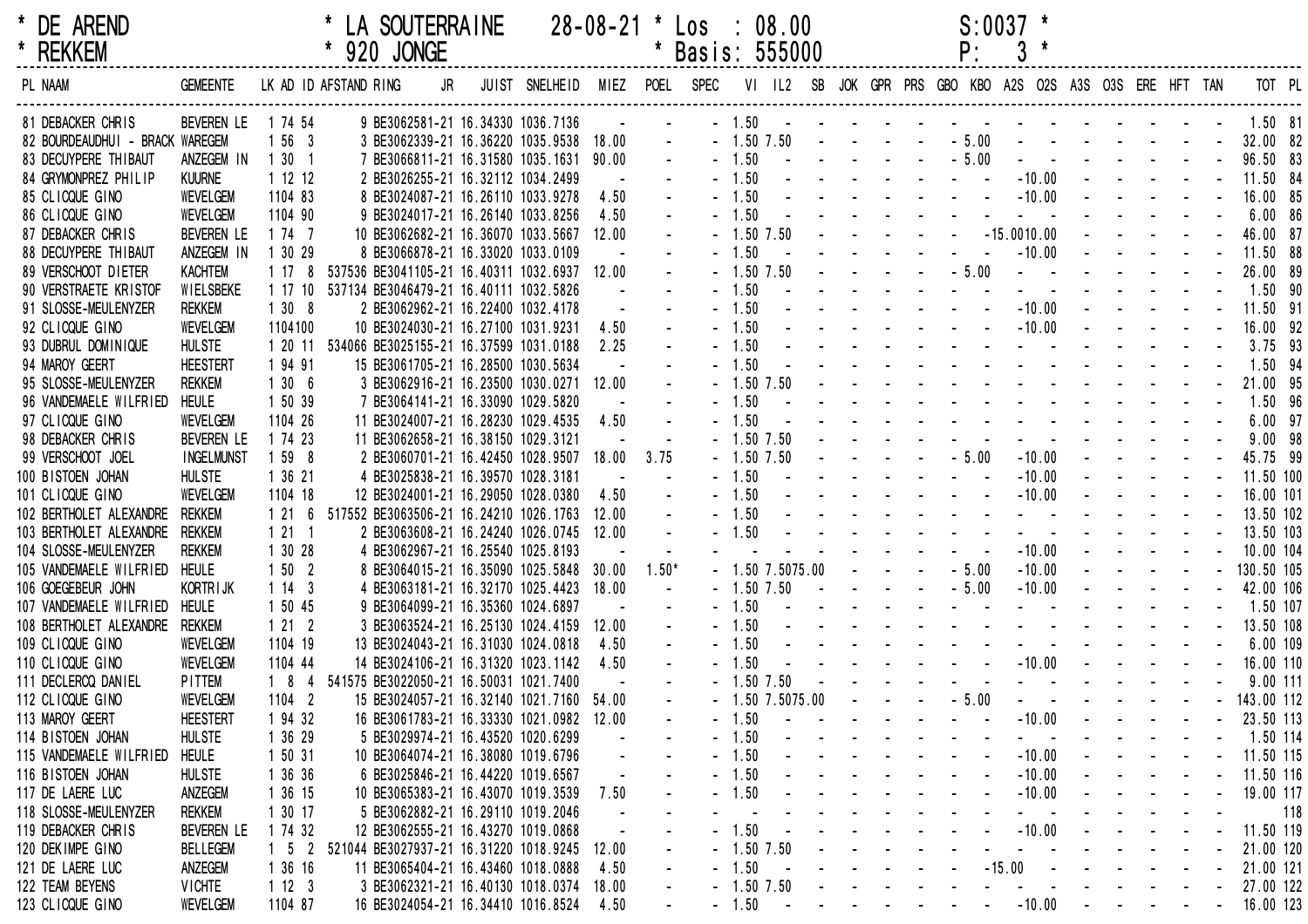| * DE AREND                        |                                                                                                                                                                                                                                |                     |                       | * LA SOUTERRAINE 28-08-21 * Los : 08.00   |  |                                  |          |                |                 |         |                  |  |  |  | $S:0037$ *                                                                                                                                                                                                                     |            |            |                    |            |  |
|-----------------------------------|--------------------------------------------------------------------------------------------------------------------------------------------------------------------------------------------------------------------------------|---------------------|-----------------------|-------------------------------------------|--|----------------------------------|----------|----------------|-----------------|---------|------------------|--|--|--|--------------------------------------------------------------------------------------------------------------------------------------------------------------------------------------------------------------------------------|------------|------------|--------------------|------------|--|
| * REKKEM                          | EXTERNAL TO THE SULLER THE SULLER THE SULLER THE SULLER THAT SULLER THE SULLER THAT SULLER THE SULLER THAT SULLER THE SULLER THAT SULLER THE SULLER THAT SULLER THAT SULLER THAT SULLER THAT SULLER THAT SULLER THAT SULLER TH |                     |                       |                                           |  |                                  |          |                | * Basis: 555000 |         |                  |  |  |  |                                                                                                                                                                                                                                |            |            |                    |            |  |
|                                   |                                                                                                                                                                                                                                |                     |                       |                                           |  |                                  |          |                |                 |         |                  |  |  |  |                                                                                                                                                                                                                                |            |            |                    | TOT PL     |  |
| PL NAAM                           | <b>GEMEENTE</b>                                                                                                                                                                                                                |                     | LK AD ID AFSTAND RING |                                           |  | JR JUIST SNELHEID MIEZ POEL SPEC |          |                |                 |         |                  |  |  |  | VI IL2 SB JOK GPR PRS GBO KBO A2S O2S A3S O3S ERE HFT TAN                                                                                                                                                                      |            |            |                    |            |  |
| 124 VERSCHOOT JOEL                | INGELMUNST 1 59 45                                                                                                                                                                                                             |                     |                       | 3 BE3060745-21 16.49030 1016.6979 2.25    |  |                                  |          |                |                 |         |                  |  |  |  |                                                                                                                                                                                                                                |            |            |                    |            |  |
| 125 BISTOEN JOHAN                 | <b>HULSTE</b>                                                                                                                                                                                                                  | $1369$              |                       | 7 BE3025807-21 16.46140 1016.0398 12.00 - |  |                                  |          |                |                 |         |                  |  |  |  | $-1.507.50$ $   -5.0010.00$ $  -25.00$ $ -$ 61.00 125                                                                                                                                                                          |            |            |                    |            |  |
| 126 NOPPE GILBERT & FILI WEVELGEM |                                                                                                                                                                                                                                | $1 \quad 3 \quad 1$ |                       | 523154 BE3027428-21 16.35040 1015.7015    |  |                                  | 2.25     | $\sim 10^{11}$ |                 |         |                  |  |  |  | - 1.50 - - - - - - - - - - - - - - - 3.75 126                                                                                                                                                                                  |            |            |                    |            |  |
| 127 CLICQUE GINO                  | <b>WEVELGEM</b>                                                                                                                                                                                                                | 1104 51             |                       | 17 BE3024112-21 16.35230 1015.4713        |  |                                  | $4.50 -$ |                |                 | $-1.50$ |                  |  |  |  | and the second contract of the second contract of the second second contract of the second second second second second second second second second second second second second second second second second second second secon |            |            |                    | 6.00 127   |  |
| 128 CLICQUE GINO                  | <b>WEVELGEM</b>                                                                                                                                                                                                                | 1104 46             |                       | 18 BE3024687-21 16.35250 1015.4057        |  |                                  | 4.50     |                |                 | $-1.50$ |                  |  |  |  | - - - - - - - - - 10.00 - - - - - 16.00 128                                                                                                                                                                                    |            |            |                    |            |  |
| 129 BOURGEOIS PIERRE              | <b>I ZEGEM</b>                                                                                                                                                                                                                 | $191$               |                       | 534178 BE3062051-21 16.46190 1014.9365    |  |                                  |          |                |                 |         |                  |  |  |  |                                                                                                                                                                                                                                |            |            |                    | 9.00 129   |  |
| 130 DEBACKER CHRIS                | BEVEREN LE                                                                                                                                                                                                                     | 1 74 47             |                       | 13 BE3076627-21 16.45480 1014.5321        |  |                                  |          |                |                 | $-1.50$ |                  |  |  |  | <u>. 1.50 130</u>                                                                                                                                                                                                              |            |            |                    |            |  |
| 131 MAROY GEERT                   | <b>HEESTERT</b>                                                                                                                                                                                                                | 1 94 45             |                       | 17 BE3061786-21 16.36560 1014.4151        |  |                                  |          |                |                 | $-1.50$ |                  |  |  |  | <u>.</u> 1.50 131                                                                                                                                                                                                              |            |            |                    |            |  |
| 132 CLICQUE GINO                  | <b>WEVELGEM</b>                                                                                                                                                                                                                | 1104 5              |                       | 19 BE3024023-21 16.36010 1014.2250 18.00  |  |                                  |          | $\sim$         |                 |         |                  |  |  |  | $-1.507.50$ $   -1.00$ $       -$ 28.00 132                                                                                                                                                                                    |            |            |                    |            |  |
| 133 VERHEYE RINO                  | AALBEKE                                                                                                                                                                                                                        | 1 20 17             |                       | 6 BE3061194-21 16.32100 1013.4006         |  |                                  |          |                |                 | $-1.50$ |                  |  |  |  | <u>.</u> 1.50 133                                                                                                                                                                                                              |            |            |                    |            |  |
| 134 CLICQUE GINO                  | <b>WEVELGEM</b>                                                                                                                                                                                                                | 1104 52             |                       | 20 BE3024129-21 16.36580 1012.3612        |  |                                  | 4.50     |                |                 | $-1.50$ |                  |  |  |  | . - 10.00 - - - - - 16.00 134                                                                                                                                                                                                  |            |            |                    |            |  |
| 135 TEAM BEYENS                   | <b>VICHTE</b>                                                                                                                                                                                                                  | 1128                |                       | 4 BE3061504-21 16.43290 1011.6845 18.00   |  |                                  |          |                |                 |         |                  |  |  |  | $-1.507.50$ $      -10.00$ $     -$ 37.00 135                                                                                                                                                                                  |            |            |                    |            |  |
| 136 DECUYPERE THIBAUT             | ANZEGEM IN                                                                                                                                                                                                                     | 1 30 23             |                       | 9 BE3066871-21 16.43580 1011.4556         |  |                                  |          |                |                 | $-1.50$ |                  |  |  |  | <u>. 1.50 136</u>                                                                                                                                                                                                              |            |            |                    |            |  |
| 137 GRYMONPREZ PHILIP             | <b>KUURNE</b>                                                                                                                                                                                                                  | 1129                |                       | 3 BE3026278-21 16.44082 1010.6696         |  |                                  |          |                |                 | $-1.50$ |                  |  |  |  | . -10.00 - 11.50 137                                                                                                                                                                                                           |            |            |                    |            |  |
| 138 BISTOEN JOHAN                 | <b>HULSTE</b>                                                                                                                                                                                                                  | 1368                |                       | 8 BE3025844-21 16.49030 1010.6304 12.00   |  |                                  |          | $\sim$         |                 |         |                  |  |  |  | $-1.507.50$ $     -10.00$ $     -$ 31.00 138                                                                                                                                                                                   |            |            |                    |            |  |
| 139 BOURDEAUDHUI - BRACK WAREGEM  |                                                                                                                                                                                                                                | 1 56 31             |                       | 4 BE3062373-21 16.49200 1010.5768         |  |                                  |          |                |                 | $-1.50$ |                  |  |  |  | <u>.</u> 1.50 139                                                                                                                                                                                                              |            |            |                    |            |  |
| 140 DECUYPERE THIBAUT             | ANZEGEM IN                                                                                                                                                                                                                     | 1302                |                       | 10 BE3066837-21 16.44330 1010.3308 34.00* |  |                                  |          |                |                 | $-1.50$ |                  |  |  |  | $      -$ 10.0010.00 $ -$ 25.00 $ -$ 80.50 140                                                                                                                                                                                 |            |            |                    |            |  |
| 141 GOEGEBEUR JOHN                | <b>KORTRIJK</b>                                                                                                                                                                                                                | 1 14 14             |                       | 5 BE3060462-21 16.40010 1010.1926         |  |                                  | 7.50     |                |                 | $-1.50$ |                  |  |  |  | . 9.00 141                                                                                                                                                                                                                     |            |            |                    |            |  |
| 142 VANDEMAELE WILFRIED           | <b>HEULE</b>                                                                                                                                                                                                                   | 1 50 16             |                       | 11 BE3064037-21 16.43100 1009.8694 18.00  |  |                                  |          |                |                 |         |                  |  |  |  |                                                                                                                                                                                                                                |            |            |                    |            |  |
| 143 BISTOEN JOHAN                 | <b>HULSTE</b>                                                                                                                                                                                                                  | 1 36 33             |                       | 9 BE3025873-21 16.49300 1009.7715         |  |                                  |          |                |                 | $-1.50$ |                  |  |  |  | <u>.</u> 1.50 143                                                                                                                                                                                                              |            |            |                    |            |  |
| 144 DECUYPERE THIBAUT             | ANZEGEM IN                                                                                                                                                                                                                     | 1 30 30             |                       | 11 BE3066877-21 16.44570 1009.5609        |  |                                  |          |                |                 | $-1.50$ |                  |  |  |  | - - - - - - -10.00 - - - - - - - 11.50 144                                                                                                                                                                                     |            |            |                    |            |  |
| 145 VERSCHOOT DIETER              | <b>KACHTEM</b>                                                                                                                                                                                                                 | 1172                |                       | 2 BE3041129-21 16.52281 1009.5173 18.00   |  |                                  |          |                |                 |         |                  |  |  |  | - 1.50 7.50 - - - - - - - - -10.00 - - - - - - 37.00 145                                                                                                                                                                       |            |            |                    |            |  |
| 146 GRYMONPREZ PHILIP             | <b>KUURNE</b>                                                                                                                                                                                                                  | 1125                |                       | 4 BE3026267-21 16.45012 1008.9692         |  |                                  |          |                |                 |         | $-1.50$ 7.50     |  |  |  | - - - - - - - - 10.00 - - - - - 19.00 146                                                                                                                                                                                      |            |            |                    |            |  |
| 147 LEFEVRE CHRISTIAAN            | <b>VICHTE</b>                                                                                                                                                                                                                  | 1 31 14             |                       | 4 BE3063156-21 16.45030 1008.6658         |  |                                  |          |                |                 | $-1.50$ | $\sim 100$       |  |  |  | - - - - - - - -10.00 - - - - - 11.50 147                                                                                                                                                                                       |            |            |                    |            |  |
| 148 DE LAERE LUC                  | ANZEGEM                                                                                                                                                                                                                        | 1 36 5              |                       | 12 BE3065379-21 16.48470 1008.4300        |  |                                  | 18.00    | $\Delta$       |                 |         | $-1.50$ $7.50$   |  |  |  | - - - - - - - -10.00 - - - - - 37.00 148                                                                                                                                                                                       |            |            |                    |            |  |
| 149 GOEGEBEUR JOHN                | KORTRIJK                                                                                                                                                                                                                       | 1149                |                       | 6 BE3025810-21 16.40570 1008.3828         |  |                                  | 12.00    |                |                 | $-1.50$ |                  |  |  |  | - - - - - - - -10.0010.00 - - - - - - 33.50 149                                                                                                                                                                                |            |            |                    |            |  |
| 150 VERSCHOOT JOEL                | <b>INGELMUNST</b>                                                                                                                                                                                                              | 1 59 35             |                       | 4 BE3060624-21 16.53300 1008.2174         |  |                                  | 2.25     |                |                 |         | $-1.50$ $7.50$   |  |  |  | - - - - - - - -10.00 - - - - - 21.25 150                                                                                                                                                                                       |            |            |                    |            |  |
| 151 DEBACKER CHRIS                | <b>BEVEREN LE</b>                                                                                                                                                                                                              | 1 74 19             |                       | 14 BE3062592-21 16.49080 1008.1410        |  |                                  |          |                |                 |         | $-1.50$ 7.50     |  |  |  | . - 10.00 - - - - - 19.00 151                                                                                                                                                                                                  |            |            |                    |            |  |
| 152 MAROY GEERT                   | <b>HEESTERT</b>                                                                                                                                                                                                                | 1 94 73             |                       | 18 BE3061775-21 16.40130 1008.0127        |  |                                  |          |                |                 | $-1.50$ |                  |  |  |  | . 10.00 11.50 152                                                                                                                                                                                                              |            |            |                    |            |  |
| 153 MAROY GEERT                   | <b>HEESTERT</b>                                                                                                                                                                                                                | 1 94 11             |                       | 19 BE3061784-21 16.40250 1007.6253        |  |                                  | 18.00    |                |                 |         | $-1.50$ 7.50     |  |  |  | <u>.</u> 27.00 153                                                                                                                                                                                                             |            |            |                    |            |  |
| 154 MAROY GEERT                   | <b>HEESTERT</b>                                                                                                                                                                                                                | 1 94 34             |                       | 20 BE3061760-21 16.40280 1007.5285 12.00  |  |                                  |          |                |                 | $-1.50$ |                  |  |  |  | - - - - - - - - - 10.00 - - - - - 23.50 154                                                                                                                                                                                    |            |            |                    |            |  |
| 155 VERHEYE RINO                  | AALBEKE                                                                                                                                                                                                                        | 1209                |                       | 7 BE3061201-21 16.35170 1007.2711         |  |                                  | 4.50     |                |                 |         | $-1.50$ 7.50     |  |  |  | $-10.00$ $      23.50$ 155                                                                                                                                                                                                     |            |            |                    |            |  |
| 156 VERHEYE RINO                  | AALBEKE                                                                                                                                                                                                                        | 1 20 18             |                       | 8 BE3061210-21 16.35260 1006.9779         |  |                                  |          |                |                 | $-1.50$ |                  |  |  |  |                                                                                                                                                                                                                                |            |            |                    | 1.50 156   |  |
| 157 GRYMONPREZ PHILIP             | <b>KUURNE</b>                                                                                                                                                                                                                  | 1122                |                       | 5 BE3026233-21 16.46122 1006.7002         |  |                                  | 18.00*   |                |                 |         | $-1.507.5025.00$ |  |  |  |                                                                                                                                                                                                                                |            |            |                    | 52.00 157  |  |
| 158 TEAM BEYENS                   | <b>VICHTE</b>                                                                                                                                                                                                                  | 1122                |                       | 5 BE3060669-21 16.46310 1005.8561 18.00   |  |                                  |          |                |                 |         | $-1.50$ 7.50     |  |  |  | $-10.00 -75.00$                                                                                                                                                                                                                |            |            | $-25.0000.0000.00$ | 337.00 158 |  |
| 159 TRUYAERT ANDRE                | <b>BELLEGEM</b>                                                                                                                                                                                                                | $1 \quad 5 \quad 4$ |                       | 2 BE3060313-21 16.38160 1005.4747         |  |                                  | 7.50     |                |                 |         | $-1.50$ 7.50     |  |  |  | $-10.00$                                                                                                                                                                                                                       | $\sim 100$ |            |                    | 26.50 159  |  |
| 160 VERSCHOOT JOEL                | <b>INGELMUNST</b>                                                                                                                                                                                                              | 1 59 2              |                       | 5 BE4152163-21 16.55190 1004.7959 102.00* |  |                                  |          |                |                 |         | $-1.50$ 7.50     |  |  |  |                                                                                                                                                                                                                                |            |            |                    | 111.00 160 |  |
| 161 MAROY GEERT                   | <b>HEESTERT</b>                                                                                                                                                                                                                | 1 94 30             |                       | 21 BE3061794-21 16.42070 1004.3445 12.00  |  |                                  |          |                |                 | $-1.50$ | $\sim$ $-$       |  |  |  |                                                                                                                                                                                                                                |            |            |                    | 13.50 161  |  |
| 162 NEYRINCK - CALLENS            | <b>GULLEGEM</b>                                                                                                                                                                                                                | 1103                |                       | 526834 BE3060411-21 16.44370 1004.2266    |  |                                  | 18.00    |                |                 |         | $-1.50$ 7.50     |  |  |  |                                                                                                                                                                                                                                |            |            |                    | 27.00 162  |  |
| 163 DEBACKER CHRIS                | <b>BEVEREN LE</b>                                                                                                                                                                                                              | 1 74 71             |                       | 15 BE3062796-21 16.51550 1002.8657        |  |                                  |          |                |                 | $-1.50$ |                  |  |  |  |                                                                                                                                                                                                                                |            |            |                    | 1.50 163   |  |
| 164 MAROY GEERT                   | <b>HEESTERT</b>                                                                                                                                                                                                                | 1 94 28             |                       | 22 BE3061782-21 16.43190 1002.0415        |  |                                  | 12.00    |                |                 | $-1.50$ |                  |  |  |  | $-10.00$                                                                                                                                                                                                                       |            |            |                    | 23.50 164  |  |
| 165 MAROY GEERT                   | <b>HEESTERT</b>                                                                                                                                                                                                                | 1 94 62             |                       | 23 BE3061839-21 16.43270 1001.7862        |  |                                  |          |                |                 | $-1.50$ |                  |  |  |  |                                                                                                                                                                                                                                |            |            |                    | 1.50 165   |  |
| 166 BERTHOLET ALEXANDRE REKKEM    |                                                                                                                                                                                                                                | 1 21 13             |                       | 4 BE3063596-21 16.36440 1001.5843         |  |                                  | 4.50     |                |                 | $-1.50$ |                  |  |  |  |                                                                                                                                                                                                                                |            | $\sim 100$ | $\sim 100$         | 6.00 166   |  |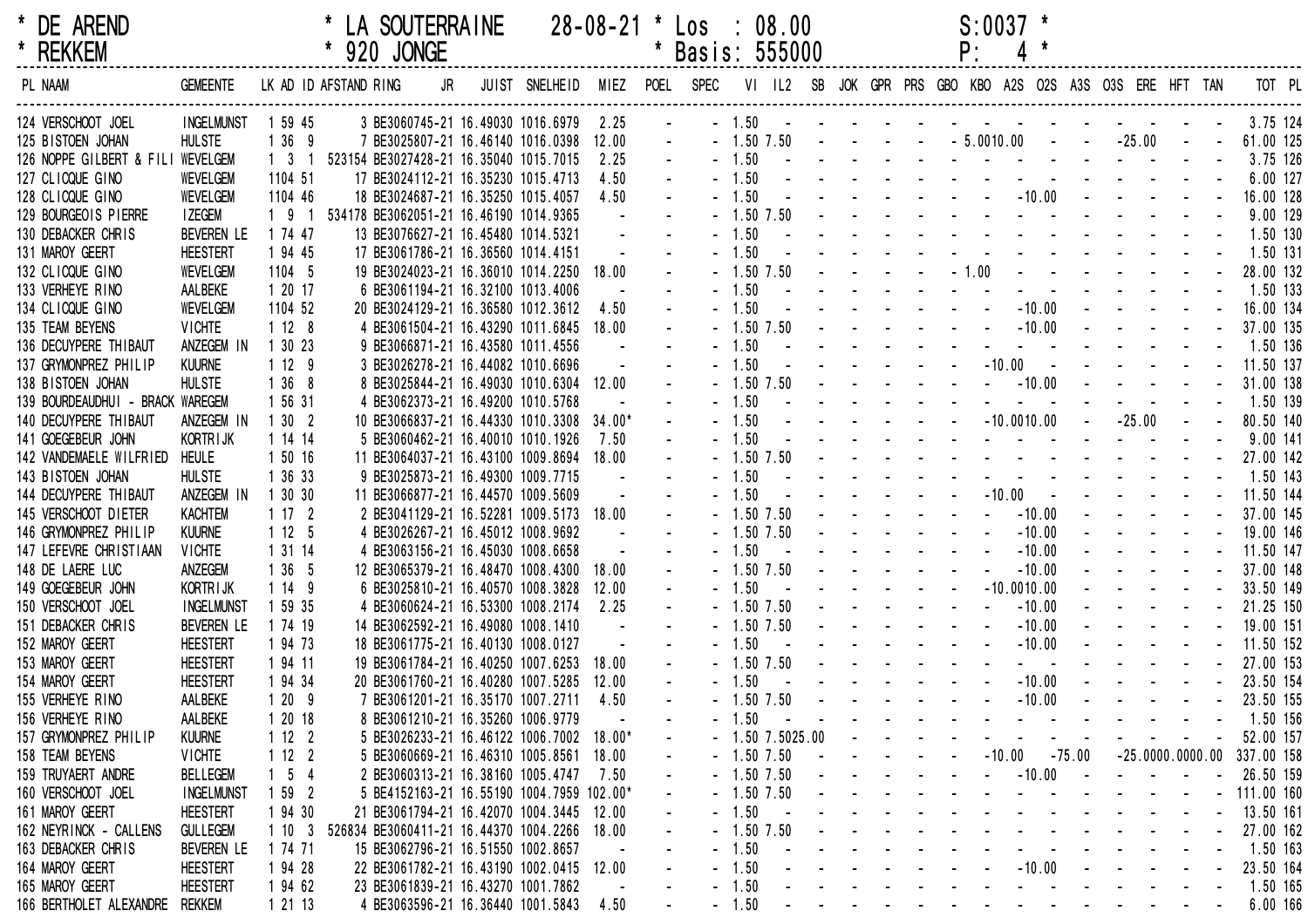| * DE AREND<br>* REKKEM                       |                                |                    |                       | * LA SOUTERRAINE<br>* 920 JONGE                                       |                                  | $28 - 08 - 21$                   |                               | $\star$ Los :<br>Basis: 555000 |                | 08.00 |                                                            |  | $S:0037$ *<br>P:                                                                                                                                                                                                                                | $5*$         |        |                                                        |                                                   |        |                               |  |
|----------------------------------------------|--------------------------------|--------------------|-----------------------|-----------------------------------------------------------------------|----------------------------------|----------------------------------|-------------------------------|--------------------------------|----------------|-------|------------------------------------------------------------|--|-------------------------------------------------------------------------------------------------------------------------------------------------------------------------------------------------------------------------------------------------|--------------|--------|--------------------------------------------------------|---------------------------------------------------|--------|-------------------------------|--|
| PL NAAM                                      | <b>GEMEENTE</b>                |                    | LK AD ID AFSTAND RING |                                                                       | JR JUIST SNELHEID MIEZ POEL SPEC |                                  |                               |                                |                |       |                                                            |  | VI IL2 SB JOK GPR PRS GBO KBO A2S O2S A3S O3S ERE HFT TAN                                                                                                                                                                                       |              |        |                                                        |                                                   |        | TOT PL                        |  |
| 167 CLICQUE GINO                             | <b>WEVELGEM</b>                | 1104 58            |                       | 21 BE3024114-21 16.42430 1001.2250 4.50 -                             |                                  |                                  |                               |                                |                |       | $-1.50$ $     -$                                           |  |                                                                                                                                                                                                                                                 |              |        |                                                        |                                                   |        | 6.00 167                      |  |
| 168 MAROY GEERT                              | <b>HEESTERT</b>                | 1 94 12            |                       | 24 BE3061799-21 16.44260 999.9078 18.00                               |                                  |                                  | $\sim$ $-$                    |                                |                |       | $-1.50$ 7.50 $    -$                                       |  | $-10.0010.00$                                                                                                                                                                                                                                   |              |        | $\mathcal{L}^{\text{max}}(\mathcal{L}^{\text{max}})$ . |                                                   |        | 47.00 168                     |  |
| 169 BISTOEN JOHAN                            | <b>HULSTE</b>                  | 1 36 30            |                       | 10 BE3025823-21 16.54470 999.7956                                     |                                  | <b>Contract Contract</b>         | $\sim$ $-$                    |                                |                |       | $-1.50$ $    -$                                            |  | $-10.0010.00$ $ -$                                                                                                                                                                                                                              |              |        |                                                        |                                                   |        | 21.50 169                     |  |
| 169 DE LAERE LUC                             | ANZEGEM                        | 1 36 13            |                       | 13 BE3065356-21 16.53210 999.7956                                     |                                  | 7.50                             | $\sim$ $-$                    |                                |                |       |                                                            |  | $-1.50$ . The set of the set of the set of the set of the set of the set of the set of the set of the set of the set of the set of the set of the set of the set of the set of the set of the set of the set of the set of th                   |              |        |                                                        |                                                   |        | 9.00 169                      |  |
| 171 MAROY GEERT                              | <b>HEESTERT</b>                | 1 94 26            |                       | 25 BE3061720-21 16.44300 999.7807 12.00                               |                                  |                                  | $\sim$ $-$                    |                                |                |       |                                                            |  | $-1.50$ . The second contract of the second contract of the second contract of the second contract of the second contract of the second contract of the second contract of the second contract of the second contract of the                    |              |        |                                                        |                                                   |        | 13.50 171                     |  |
| 172 BERTHOLET ALEXANDRE                      | rekkem                         | 1 21 18            |                       | 5 BE3063615-21 16.37500 999.4567                                      |                                  | <b>Contractor</b>                | $\Delta \sim 10$<br>$\sim 10$ |                                |                |       |                                                            |  | $-1.50$ . The second contract of the second contract of the second contract of the second contract of the second contract of the second contract of the second contract of the second contract of the second contract of the<br>. 1.50 <b>.</b> |              |        |                                                        |                                                   |        | 1.50 172<br>3.75 173          |  |
| 173 VERSCHOOT DIETER<br>174 DEBACKER CHRIS   | <b>KACHTEM</b><br>BEVEREN LE   | 1 17 11<br>1 74 20 |                       | 3 BE3041111-21 16.58181 998.5776<br>16 BE4082665-21 16.54220 998.2677 |                                  | 2.25<br><b>Contract Contract</b> | $\Delta \sim 10$              |                                |                |       | $-1.50$ 7.50 $   -$                                        |  | $-10.0010.00$                                                                                                                                                                                                                                   |              |        |                                                        |                                                   |        | 29.00 174                     |  |
| 175 CLICQUE GINO                             | <b>WEVELGEM</b>                | 1104 53            |                       | 22 BE3024127-21 16.44250 997.9793                                     |                                  | 4.50                             | $\sim$                        |                                |                |       | $-1.50$ $       -$                                         |  |                                                                                                                                                                                                                                                 | $-10.00 - -$ |        |                                                        |                                                   |        | 16.00 175                     |  |
| 176 BERTHOLET ALEXANDRE                      | rekkem                         | 1214               |                       | 6 BE3063545-21 16.38360 997.9792 12.00                                |                                  |                                  | $\sim$                        |                                |                |       | $-1.50$ $       -$                                         |  |                                                                                                                                                                                                                                                 |              |        |                                                        |                                                   |        | 13.50 176                     |  |
| 177 HEGGERMONT LAURENS                       | <b>INGELMUNST</b>              | 1126               |                       | 3 BE3026512-21 16.56321 997.9013 12.00                                |                                  |                                  | $\sim$                        |                                |                |       |                                                            |  |                                                                                                                                                                                                                                                 |              |        |                                                        |                                                   |        | 21.00 177                     |  |
| 178 MAROY GEERT                              | <b>HEESTERT</b>                | 1 94 66            |                       | 26 BE3061769-21 16.45330 997.7833                                     |                                  | $\mathcal{A}(\mathcal{A})$ and   | $\sim$                        |                                |                |       | $-1.50$ $       -$                                         |  |                                                                                                                                                                                                                                                 |              |        |                                                        | $-10.00$ $    -$                                  |        | 11.50 178                     |  |
| 179 MAROY GEERT                              | <b>HEESTERT</b>                | 1 94 60            |                       | 27 BE3061738-21 16.45340 997.7516                                     |                                  | $\Delta \sim 100$ km s $^{-1}$   | $\Delta \sim 10$              | $-1.50$                        |                |       |                                                            |  |                                                                                                                                                                                                                                                 |              |        |                                                        |                                                   |        | 1.50 179                      |  |
| 179 MAROY GEERT                              | <b>HEESTERT</b>                | 1 94 63            |                       | 28 BE3061791-21 16.45340 997.7516                                     |                                  | $\Delta \sim 100$ km s $^{-1}$   | $\sim$                        | $-1.50$                        |                |       |                                                            |  |                                                                                                                                                                                                                                                 |              |        |                                                        | $-10.00$ $   -$                                   |        | 11.50 179                     |  |
| 181 DEBACKER CHRIS                           | BEVEREN LE                     | 1 74 34            |                       | 17 BE3062531-21 16.54470 997.4899                                     |                                  | <b>Service</b>                   | $\Delta \sim 10$              | $-1.50$                        |                |       |                                                            |  | the contract of the contract of the con-                                                                                                                                                                                                        |              |        |                                                        |                                                   |        | 1.50 181                      |  |
| 182 CLICQUE GINO                             | <b>WEVELGEM</b>                | 1104 11            |                       | 23 BE3024040-21 16.44490 997.2187 18.00                               |                                  |                                  | $\sim$                        |                                |                |       |                                                            |  |                                                                                                                                                                                                                                                 |              |        |                                                        |                                                   |        | 27.00 182                     |  |
| 183 VANDEMAELE WILFRIED                      | HEULE                          | 1 50 29            |                       | 12 BE3064111-21 16.49490 997.1940                                     |                                  | <b>Contract Contract</b>         | $\sim$                        |                                |                |       | $-1.50$ 7.50 $     -$                                      |  |                                                                                                                                                                                                                                                 |              |        |                                                        | $-10.00$ $    -$                                  |        | 19.00 183                     |  |
| 184 NONCKELYNCK-VERRIEST HERSEAUX            |                                |                    |                       | 1 14 4 515804 BE1112703-21 16.37250 996.8832                          |                                  | 7.50                             | $\sim$                        |                                |                |       | $-1.50$ $     -$                                           |  |                                                                                                                                                                                                                                                 |              |        |                                                        |                                                   |        | 9.00 184                      |  |
| 185 LEFEVRE CHRISTIAAN                       | <b>VICHTE</b>                  | 1 31 16            |                       | 5 BE3063198-21 16.51170 996.8316                                      |                                  | <b>Contract Contract</b>         | $\Delta \sim 10$              |                                |                |       | $-1.50$ $     -$                                           |  |                                                                                                                                                                                                                                                 |              |        |                                                        |                                                   |        | 1.50 185                      |  |
| 186 CLICQUE GINO                             | <b>WEVELGEM</b>                | 1104 20            |                       | 24 BE3024117-21 16.45280 995.9852                                     |                                  | 4.50                             | $\sim$                        |                                |                |       | $-1.50$ $     -$                                           |  | $-10.0010.00$ $    -$                                                                                                                                                                                                                           |              |        |                                                        |                                                   |        | 26.00 186                     |  |
| 187 MAROY GEERT                              | <b>HEESTERT</b>                | 1 94 57            |                       | 29 BE3061902-21 16.46430 995.5732                                     |                                  | <b>Contract Contract</b>         | $\sim$                        | $-1.50$                        |                |       |                                                            |  | the contract of the contract of the contract of the contract of                                                                                                                                                                                 |              |        |                                                        |                                                   |        | 1.50 187                      |  |
| 188 CLICQUE GINO                             | WEVELGEM                       | 1104 54            |                       | 25 BE3024089-21 16.45460 995.4169                                     |                                  | 4.50                             | $\sim$                        | $-1.50$                        |                |       |                                                            |  |                                                                                                                                                                                                                                                 |              |        |                                                        |                                                   |        | 6.00 188                      |  |
| 189 VERSCHOOT DIETER                         | KACHTEM                        | 1 17 5             |                       | 4 BE3041104-21 17.00061 995.2497                                      |                                  | 12.00                            | $\sim$                        |                                |                |       | $-1.50$ 7.50 $     -$                                      |  |                                                                                                                                                                                                                                                 |              |        |                                                        | $-10.00$ $    -$                                  |        | 31.00 189                     |  |
| 190 DE LAERE LUC                             | ANZEGEM                        | 1 36 19            |                       | 14 BE3065311-21 16.55530 995.0692                                     |                                  | 4.50                             | $\sim$                        | $-1.50$                        |                |       | and the company of the company                             |  |                                                                                                                                                                                                                                                 | $-10.00$     |        |                                                        |                                                   |        | 16.00 190                     |  |
| 191 VERSCHOOT JOEL                           | <b>INGELMUNST</b>              | $159$ 1            |                       | 6 BE3060700-21 17.01240 993.5057                                      |                                  | $18.00*$                         | $\sim$                        |                                |                |       | $-1.50$ 7.50 $  -$                                         |  | $-10.0010.00$                                                                                                                                                                                                                                   |              | $\sim$ |                                                        |                                                   |        | $-25.0000.0000.00$ 272.00 191 |  |
| 192 CLICQUE GINO                             | <b>WEVELGEM</b>                | 1104 33            |                       | 26 BE3024697-21 16.46540 993.2758                                     |                                  | 4.50                             | $\sim$ .                      |                                |                |       | $-1.50$ $   -$                                             |  |                                                                                                                                                                                                                                                 | $-10.00$     |        |                                                        |                                                   |        | 16.00 192                     |  |
| 193 SLOSSE-MEULENYZER                        | <b>REKKEM</b>                  | 1 30 13            |                       | 6 BE3062961-21 16.42400 992.9120                                      |                                  | $\sim 100$ km s $^{-1}$          | $\sim 10$                     |                                |                |       | and a series of the series of the                          |  |                                                                                                                                                                                                                                                 | $-10.00$     |        |                                                        |                                                   |        | 10.00 193                     |  |
| 194 VERHEYE RINO                             | AALBEKE                        | 1208               |                       | 9 BE3061143-21 16.42480 992.7888                                      |                                  | 4.50                             | $\sim$ $-$                    |                                |                |       | $-1.50$ 7.50 $     -$<br>and the state of the state of the |  |                                                                                                                                                                                                                                                 |              |        |                                                        | and a series of the series of<br>$-10.00$ $    -$ |        | 13.50 194                     |  |
| 195 DUBRUL DOMINIQUE<br>196 DUBRUL DOMINIQUE | <b>HULSTE</b><br><b>HULSTE</b> | 1206<br>1209       |                       | 2 BE3025116-21 16.58009 992.6601<br>3 BE3025148-21 16.58029 992.5986  |                                  | 12.00<br>2.25                    | $\sim$<br>$\sim$              | $-1.50$                        | $-1.50$ $7.50$ |       |                                                            |  |                                                                                                                                                                                                                                                 |              |        |                                                        | and a straightful and a straight                  |        | 31.00 195<br>3.75 196         |  |
| 197 DEBACKER CHRIS                           | Beveren le                     | 1 74 28            |                       | 18 BE3062526-21 16.57290 992.4791                                     |                                  | $\sim 100$ km s $^{-1}$          |                               | $-1.50$                        |                |       | and the state of the state of the                          |  |                                                                                                                                                                                                                                                 |              |        |                                                        |                                                   |        | $-10.00$ $     11.50$ 197     |  |
| 198 VERSTRAETE KRISTOF                       | WIELSBEKE                      | 1 17 13            |                       | 2 BE3046466-21 17.01311 991.9036                                      |                                  | <b>All Control</b>               |                               | $-1.50$                        |                |       | and a straightful contract and                             |  |                                                                                                                                                                                                                                                 | $-10.00$     |        |                                                        |                                                   |        | - - - - - - 11.50 198         |  |
| 199 LEFEVRE CHRISTIAAN                       | <b>VICHTE</b>                  | 1313               |                       | 6 BE3063171-21 16.53570 991.8532 18.00                                |                                  |                                  |                               |                                | $-1.50$ 7.50   |       |                                                            |  |                                                                                                                                                                                                                                                 | $-10.00$     |        |                                                        |                                                   |        | 37.00 199                     |  |
| 200 DECUYPERE THIBAUT                        | ANZEGEM IN                     | 1 30 19            |                       | 12 BE3066836-21 16.54320 991.4611                                     |                                  |                                  |                               | $-1.50$                        |                |       |                                                            |  |                                                                                                                                                                                                                                                 | $-10.00$     |        |                                                        |                                                   |        | 11.50 200                     |  |
| 201 CLICQUE GINO                             | <b>WEVELGEM</b>                | 1104 75            |                       | 27 BE3024038-21 16.48290 990.2999                                     |                                  | 4.50                             |                               | $-1.50$                        |                |       |                                                            |  |                                                                                                                                                                                                                                                 |              |        |                                                        |                                                   |        | 6.00 201                      |  |
| 202 CRUL JOY                                 | <b>OOSTROZEBE</b>              | 1172               |                       | 3 BE3048308-21 17.03411 989.7128                                      |                                  | $18.00*$                         |                               |                                | $-1.50$ 7.50   |       |                                                            |  | $-10.00 -$                                                                                                                                                                                                                                      |              | $\sim$ |                                                        | $-25.0000.0020.00$                                |        | 182.00 202                    |  |
| 203 CLICQUE GINO                             | WEVELGEM                       | 1104 93            |                       | 28 BE3024029-21 16.49000 989.3327                                     |                                  | 4.50                             |                               | $-1.50$                        |                |       |                                                            |  |                                                                                                                                                                                                                                                 | $-10.00$     |        |                                                        |                                                   |        | 16.00 203                     |  |
| 204 GOETHALS CHRIS                           | Marke                          | $1\quad 4$<br>-2   |                       | 523335 BE3014759-21 16.48590                                          | 989.3223                         | 18.00                            |                               |                                | $-1.50$ 7.50   |       |                                                            |  |                                                                                                                                                                                                                                                 |              |        |                                                        |                                                   |        | 27.00 204                     |  |
| 205 TEAM BEYENS                              | <b>VICHTE</b>                  | 1 12 11            |                       | 6 BE3062301-21 16.55390 988.7053                                      |                                  | 18.00                            |                               |                                | $-1.50$ 7.50   |       |                                                            |  |                                                                                                                                                                                                                                                 | $-10.00$     |        |                                                        |                                                   |        | 37.00 205                     |  |
| 206 VERSTRAETE KRISTOF                       | WIELSBEKE                      | 1176               |                       | 3 BE3046474-21 17.03191 988.6175 14.00*                               |                                  |                                  |                               | $-1.50$                        |                |       |                                                            |  |                                                                                                                                                                                                                                                 |              |        |                                                        |                                                   |        | 15.50 206                     |  |
| 207 DEBACKER CHRIS                           | <b>BEVEREN LE</b>              | 1 74 38            |                       | 19 BE3062742-21 16.59470 988.2502                                     |                                  |                                  |                               | $-1.50$                        |                |       |                                                            |  |                                                                                                                                                                                                                                                 |              |        |                                                        |                                                   |        | 1.50 207                      |  |
| 208 BOURGEOIS PIERRE                         | <b>IZEGEM</b>                  | 196                |                       | 2 BE3062166-21 17.00340 988.1815                                      |                                  |                                  |                               | $-1.50$                        |                |       | the contract of the contract of                            |  | $\sim$                                                                                                                                                                                                                                          |              |        |                                                        | $-10.00$ $   -$                                   | $\sim$ | 11.50 208                     |  |
| 209 CRUL JOY                                 | <b>OOSTROZEBE</b>              | 1173               |                       | 4 BE3048321-21 17.04401 987.9260 12.00*                               |                                  |                                  | $\sim$                        |                                |                |       |                                                            |  | - 1.50 7.50 - - - - - - - -10.0060.00 - - - - 91.00 209                                                                                                                                                                                         |              |        |                                                        |                                                   |        |                               |  |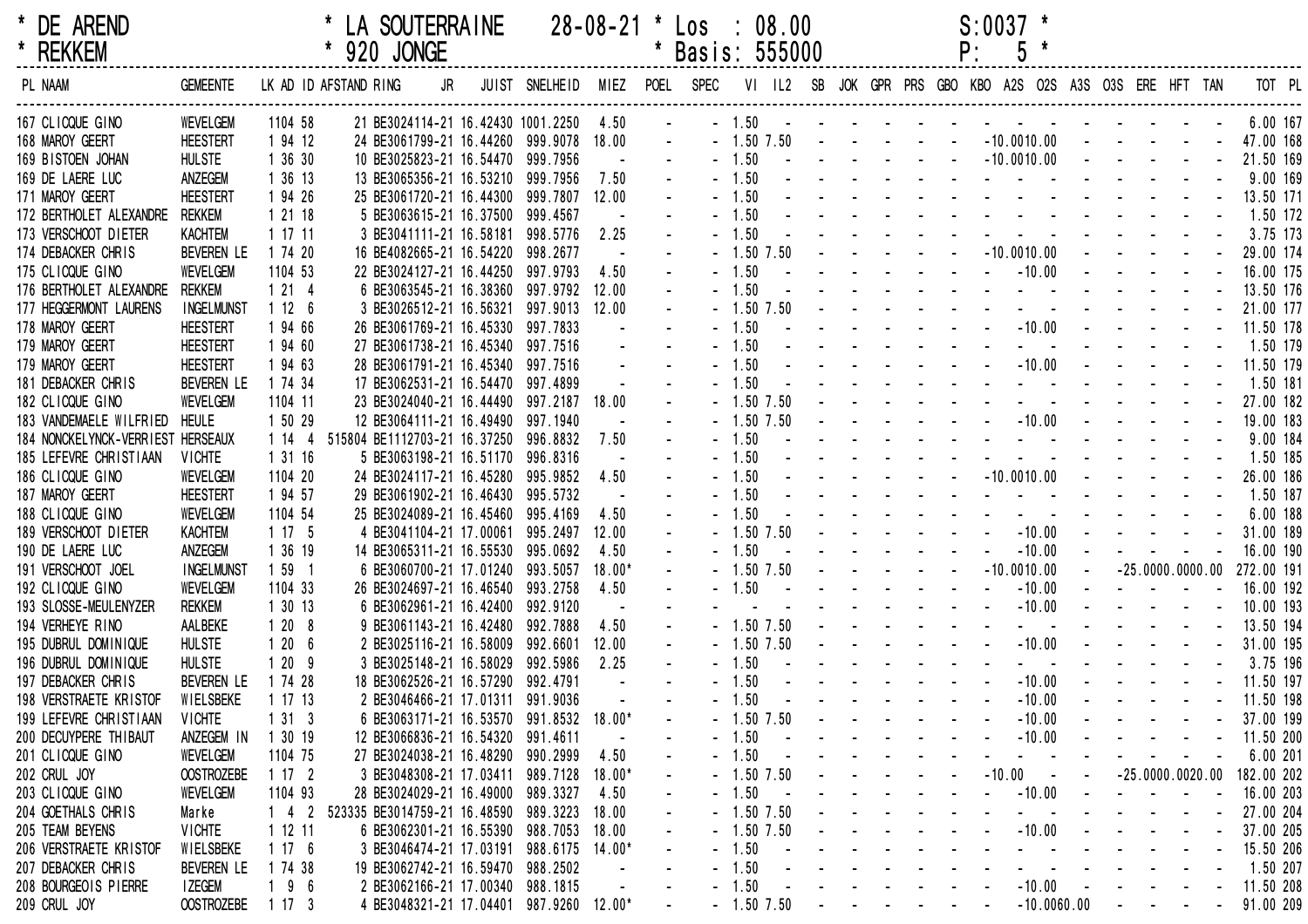| × | <b>DE AREN</b> |
|---|----------------|
| × | <b>RFKKFM</b>  |

\* DE AREND \* LA SOUTERRAINE 28-08-21 \* Los : 08.00 S:0037 \*

| <b>REKKEM</b>                    |                   |         | * 920 JONGE                                  |                                         |          |            |                | Basis: 555000        |  |                        |                                   | Ρ:                                                    | O                                                                                                                                                                                                                              |        |                      |               |              |        |
|----------------------------------|-------------------|---------|----------------------------------------------|-----------------------------------------|----------|------------|----------------|----------------------|--|------------------------|-----------------------------------|-------------------------------------------------------|--------------------------------------------------------------------------------------------------------------------------------------------------------------------------------------------------------------------------------|--------|----------------------|---------------|--------------|--------|
| PL NAAM                          | <b>GEMEENTE</b>   |         | LK AD ID AFSTAND RING                        | JR                                      |          |            |                |                      |  |                        |                                   |                                                       | JUIST SNELHEID MIEZ POEL SPEC VI IL2 SB JOK GPR PRS GBO KBO A2S O2S A3S O3S ERE HFT TAN                                                                                                                                        |        |                      |               |              | TOT PL |
| 210 MAROY GEERT                  | <b>HEESTERT</b>   | 1 94 64 |                                              | 30 BE3061767-21 16.50500 987.8524       |          | $\sim 100$ |                |                      |  |                        |                                   |                                                       | - 1.50 - - - - - - - - -10.00 - - - - - - 11.50 210                                                                                                                                                                            |        |                      |               |              |        |
| 211 BOURDEAUDHUI - BRACK WAREGEM |                   | 1 56 36 |                                              | 5 BE3062430-21 17.01310 987.8403        |          |            |                | $-1.50$<br>$\sim 10$ |  |                        |                                   |                                                       | the company of the company of the company of the company of the company of the company of the company of the company of the company of the company of the company of the company of the company of the company of the company  |        |                      |               | 1.50 211     |        |
| 212 TEAM BEYENS                  | <b>VICHTE</b>     | 11210   |                                              | 7 BE3060686-21 16.56100 987.7526        |          | $12.00*$   |                | $-1.50$ 7.50         |  | and the company of the |                                   |                                                       | $-10.00 -$                                                                                                                                                                                                                     |        |                      |               | 31.00 212    |        |
| 213 VERSTRAETE KRISTOF           | WIELSBEKE         | 1174    |                                              | 4 BE3046418-21 17.03481                 | 987.7388 | $9.50*$    |                | $-1.50$ 7.50         |  |                        |                                   |                                                       | $-10.00$<br>$\Delta \sim 100$                                                                                                                                                                                                  |        |                      |               | 28.50 213    |        |
| 214 BERTHOLET ALEXANDRE          | rekkem            | 1215    |                                              | 7 BE3063602-21 16.44270                 | 986.8472 | $4.50*$    |                | $-1.50$              |  |                        |                                   |                                                       | the company of the second state of                                                                                                                                                                                             |        |                      |               | 6.00 214     |        |
| 215 CRUL JOY                     | <b>OOSTROZEBE</b> | 1178    |                                              | 5 BE3048345-21 17.05291                 | 986.4469 |            |                | $-1.50$ 7.50         |  |                        |                                   |                                                       | the contract of the contract of the contract of the contract of the contract of the contract of the contract of                                                                                                                |        |                      |               | 9.00 215     |        |
| 216 NOPPE MARCEL                 | <b>MARKE</b>      |         | 1 4 2 523807 BE3063677-21 16.51089           |                                         | 986.1784 | $4.50*$    |                | $-1.50$ 7.50         |  |                        |                                   |                                                       | the contract of the contract of the contract of                                                                                                                                                                                |        |                      |               | 13.50 216    |        |
| 217 VANDEMAELE WILFRIED          | <b>HEULE</b>      | 1 50 48 |                                              | 13 BE3064103-21 16.55590                | 985.7209 |            |                | $-1.50$              |  |                        |                                   |                                                       | the contract of the contract of the contract of the contract of the contract of the contract of the contract of the contract of the contract of the contract of the contract of the contract of the contract of the contract o |        |                      |               | 1.50 217     |        |
| 218 BISTOEN JOHAN                | <b>HULSTE</b>     | 1363    |                                              | 11 BE3025848-21 17.02360                | 985.3926 | $4.50*$    | $\blacksquare$ | $-1.50$ 7.50         |  |                        |                                   |                                                       | the contract of the contract of the contract of the contract of the contract of the contract of the contract of the contract of the contract of the contract of the contract of the contract of the contract of the contract o |        |                      |               | 13.50 218    |        |
| 219 VERSCHOOT JOEL               | <b>INGELMUNST</b> | 1 59 44 |                                              | 7 BE3060716-21 17.05540 985.3160        |          | 2.25       |                | $-1.50$              |  |                        |                                   |                                                       |                                                                                                                                                                                                                                |        |                      |               | 3.75 219     |        |
| 220 DEBACKER CHRIS               | <b>BEVEREN LE</b> | 1 74 67 |                                              | 20 BE3062532-21 17.01400 984.8142       |          |            |                | $-1.50$              |  |                        |                                   |                                                       | $-10.00$                                                                                                                                                                                                                       |        |                      |               | 11.50 220    |        |
| 221 BISTOEN JOHAN                | <b>HULSTE</b>     | 1 36 15 |                                              | 12 BE3025835-21 17.03060 984.4854       |          |            |                | $-1.50$              |  |                        |                                   |                                                       | $-10.00$<br>$\sim$                                                                                                                                                                                                             |        |                      |               | 11.50 221    |        |
| 222 CLUYSE JULIEN                | <b>INGELMUNST</b> |         | 1 10 6 535310 BE3055579-21 17.03490 984.3575 |                                         |          |            |                | $-1.50$ 7.50         |  |                        |                                   | and the state of the state of                         | $\Delta \phi = \Delta \phi$                                                                                                                                                                                                    |        |                      |               | 9.00 222     |        |
| 223 VANDEMAELE WILFRIED          | HEULE             | 1 50 24 |                                              | 14 BE3026314-21 16.56510 984.1296       |          | $4.50*$    |                | $-1.50$ 7.50         |  |                        |                                   |                                                       | $-10.0010.00$                                                                                                                                                                                                                  |        |                      |               | 33.50 223    |        |
| 224 VERSCHOOT JOEL               | <b>INGELMUNST</b> | 1 59 12 |                                              | 8 BE2125309-21 17.06410                 | 983.9041 | $4.50*$    |                | $-1.50$ 7.50         |  |                        | <b>Contract Contract Contract</b> |                                                       | $-10.0010.00$                                                                                                                                                                                                                  | $\sim$ |                      | $-25.0000.00$ | 158.50 224   |        |
| 225 SLOSSE-MEULENYZER            | <b>REKKEM</b>     | 1303    |                                              | 7 BE3062887-21 16.47320 983.7521        |          | $4.50*$    |                | $-1.50$ 7.50         |  |                        |                                   |                                                       | the company of the company                                                                                                                                                                                                     |        |                      |               | 13.50 225    |        |
| 226 BERTHOLET ALEXANDRE          | <b>REKKEM</b>     | 1 21 10 |                                              | 8 BE3063599-21 16.46150 983.4717        |          | 4.50       |                | $-1.50$              |  |                        |                                   |                                                       |                                                                                                                                                                                                                                |        |                      |               | 6.00 226     |        |
| 227 GRYMONPREZ PHILIP            | <b>KUURNE</b>     | 1124    |                                              | 6 BE3026270-21 16.59402 981.5795        |          |            |                | $-1.50$ $7.50$       |  |                        |                                   |                                                       | $-10.00$                                                                                                                                                                                                                       |        |                      |               | 19.00 227    |        |
| 228 VANDEMAELE WILFRIED          | <b>HEULE</b>      | 1 50 46 |                                              | 15 BE3064117-21 16.58200 981.4180       |          |            |                | $-1.50$              |  |                        |                                   |                                                       | the contract of the contract of the                                                                                                                                                                                            |        |                      |               | 1.50 228     |        |
| 229 MAROY GEERT                  | <b>HEESTERT</b>   | 1 94 82 |                                              | 31 BE3061811-21 16.54230 981.2900       |          |            |                | $-1.50$              |  |                        |                                   |                                                       |                                                                                                                                                                                                                                |        |                      |               | 1.50 229     |        |
| 230 DEBACKER CHRIS               | BEVEREN LE        | 1 74 33 |                                              | 21 BE3062519-21 17.03470                | 980.9808 |            |                | $-1.50$              |  |                        |                                   |                                                       | $-10.00$                                                                                                                                                                                                                       |        |                      |               | 11.50 230    |        |
| 231 MAROY GEERT                  | <b>HEESTERT</b>   | 1 94 14 |                                              | 32 BE3061831-21 16.54500                | 980.4643 | $4.50*$    |                | $-1.50$ 7.50         |  |                        |                                   |                                                       | $-10.0010.0050.00$                                                                                                                                                                                                             |        |                      |               | 83.50 231    |        |
| 232 BOURDEAUDHUI - BRACK WAREGEM |                   | 1 56 21 |                                              | 6 BE3062002-21 17.05370 980.4173        |          |            |                | $-1.50$              |  |                        |                                   |                                                       | the company of the company of                                                                                                                                                                                                  |        |                      |               | 1.50 232     |        |
| 233 SLOSSE-MEULENYZER            | <b>REKKEM</b>     | 1 30 14 |                                              | 8 BE3062922-21 16.49370 979.8823        |          |            |                |                      |  |                        |                                   |                                                       | $-10.00$                                                                                                                                                                                                                       |        |                      |               | 10.00 233    |        |
| 234 VERSCHOOT JOEL               | <b>INGELMUNST</b> | 1 59 47 |                                              | 9 BE3060706-21 17.09150 979.3063        |          | 2.25       |                | $-1.50$              |  |                        |                                   |                                                       | the contract of the contract of the con-                                                                                                                                                                                       |        |                      |               | 3.75 234     |        |
| 235 GOEGEBEUR JOHN               | <b>KORTRIJK</b>   | 1141    |                                              | 7 BE3062465-21 16.56320 979.0948        |          | $4.50*$    |                | $-1.50$ 7.50         |  |                        |                                   |                                                       | the contract of the contract of                                                                                                                                                                                                |        |                      |               | 13.50 235    |        |
| 236 VERSTRAETE KRISTOF           | WIELSBEKE         | 1173    |                                              | 5 BE3046446-21 17.09131 977.9972        |          | $3.75*$    |                | $-1.50$ 7.50         |  |                        |                                   |                                                       | $-10.00 -$                                                                                                                                                                                                                     |        |                      | $-25.0000.00$ | 147.75 236   |        |
| 237 DUBRUL DOMINIQUE             | <b>HULSTE</b>     | 12010   |                                              | 4 BE3025156-21 17.06109 977.8175        |          | 2.25       |                | $-1.50$              |  |                        |                                   |                                                       | $-10.0010.00$                                                                                                                                                                                                                  |        |                      |               | 23.75 237    |        |
| 238 DEBACKER CHRIS               | <b>BEVEREN LE</b> | 1 74 44 |                                              | 22 BE3076641-21 17.05590 977.0280       |          |            |                | $-1.50$              |  |                        |                                   |                                                       | $-10.00$                                                                                                                                                                                                                       |        |                      |               | 11.50 238    |        |
| 239 MAROY GEERT                  | <b>HEESTERT</b>   | 1 94 93 |                                              | 33 BE3061879-21 16.57430 975.2069       |          |            |                | $-1.50$              |  |                        |                                   | $\mathcal{L}_{\rm{max}}$ and $\mathcal{L}_{\rm{max}}$ | $\Delta \phi = \Delta \phi$                                                                                                                                                                                                    |        |                      |               | 1.50 239     |        |
| 240 MAROY GEERT                  | <b>HEESTERT</b>   | 1 94 69 |                                              | 34 BE3061712-21 16.57460 975.1162       |          |            |                | $-1.50$              |  |                        |                                   | and the state of the state of                         | $-10.00$                                                                                                                                                                                                                       |        |                      |               | 11.50 240    |        |
| 241 SLOSSE-MEULENYZER            | Rekkem            | 1309    |                                              | 9 BE3062924-21 16.52180 974.9427        |          |            |                | $-1.50$              |  |                        |                                   |                                                       |                                                                                                                                                                                                                                |        |                      |               | 1.50 241     |        |
| 242 CRUL JOY                     | <b>OOSTROZEBE</b> | 1 17 15 |                                              | 6 BE3048376-21 17.12021 974.7425        |          |            |                | $-1.50$              |  |                        |                                   |                                                       | $-9.00$                                                                                                                                                                                                                        |        |                      |               | 10.50 242    |        |
| 243 DEBACKER CHRIS               | BEVEREN LE        | 1 74 55 |                                              | 23 BE3062516-21 17.07380 974.0842       |          |            |                | $-1.50$              |  |                        |                                   |                                                       |                                                                                                                                                                                                                                |        |                      |               | 1.50 243     |        |
| 244 CLICQUE GINO                 | <b>WEVELGEM</b>   | 1104 16 |                                              | 29 BE3024118-21 16.57240 973.8686       |          | $2.25*$    |                | $-1.50$              |  |                        |                                   |                                                       |                                                                                                                                                                                                                                |        |                      |               | 3.75 244     |        |
| 245 MESSIAEN-VANHAUWAERT AVELGEM |                   |         | 1 23 6 524998 BE3062873-21 16.59270 973.2098 |                                         |          | $2.25*$    |                | $-1.50$ 7.50         |  |                        |                                   |                                                       |                                                                                                                                                                                                                                |        |                      |               | 11.25 245    |        |
| 246 BISTOEN JOHAN                | <b>HULSTE</b>     | 1 36 18 |                                              | 13 BE3029971-21 17.09480 972.4882       |          |            |                | $-1.50 -$            |  |                        |                                   |                                                       | and the company of the company of the company of the company of the company of the company of the company of the company of the company of the company of the company of the company of the company of the company of the comp |        |                      |               | 1.50 246     |        |
| 247 MAROY GEERT                  | <b>HEESTERT</b>   | 1 94 22 |                                              | 35 BE3061730-21 16.59310 971.9533       |          | $2.25*$    |                | $-1.50$ 7.50         |  |                        |                                   |                                                       | $       10.00$ $     -$                                                                                                                                                                                                        |        |                      |               | 21.25 247    |        |
|                                  |                   |         |                                              | 30 BE3024132-21 16.58280 971.9395       |          |            |                |                      |  |                        |                                   |                                                       | $\omega_{\rm{max}}=2$                                                                                                                                                                                                          |        |                      |               |              |        |
| 248 CLICQUE GINO                 | <b>WEVELGEM</b>   | 1104 22 |                                              |                                         |          | $2.25*$    |                | $-1.50 -$            |  |                        |                                   |                                                       | $      -$ 10.00                                                                                                                                                                                                                |        |                      |               | 3.75 248     |        |
| 249 CLICQUE GINO                 | <b>WEVELGEM</b>   | 1104 1  |                                              | 31 BE3024143-21 16.58350 971.7289       |          | $2.25*$    |                | $-1.50$ $7.50$       |  |                        |                                   |                                                       | and the company of the company of                                                                                                                                                                                              |        | $-40.00 -25.0000.00$ |               | $-186.25249$ |        |
| 250 CLICQUE GINO                 | WEVELGEM          | 1104 50 |                                              | 32 BE3024126-21 16.58430 971.4884       |          | $2.25*$    |                | $-1.50 -$            |  |                        |                                   |                                                       | the contract of the contract of the contract of                                                                                                                                                                                |        |                      |               | 3.75 250     |        |
| 251 MAROY GEERT                  | <b>HEESTERT</b>   | 1 94 7  |                                              | 36 BE3061768-21 16.59480 971.4431       |          | $2.25*$    |                | $-1.50$ 7.50         |  |                        |                                   |                                                       |                                                                                                                                                                                                                                |        |                      |               | 11.25 251    |        |
| 252 CLICQUE GINO                 | <b>WEVELGEM</b>   | 1104 23 |                                              | 33 BE3024018-21 16.58470 971.3682 2.25* |          |            |                |                      |  |                        |                                   |                                                       | - 1.50 - - - - - - - - - - - - - - - 3.75 252                                                                                                                                                                                  |        |                      |               |              |        |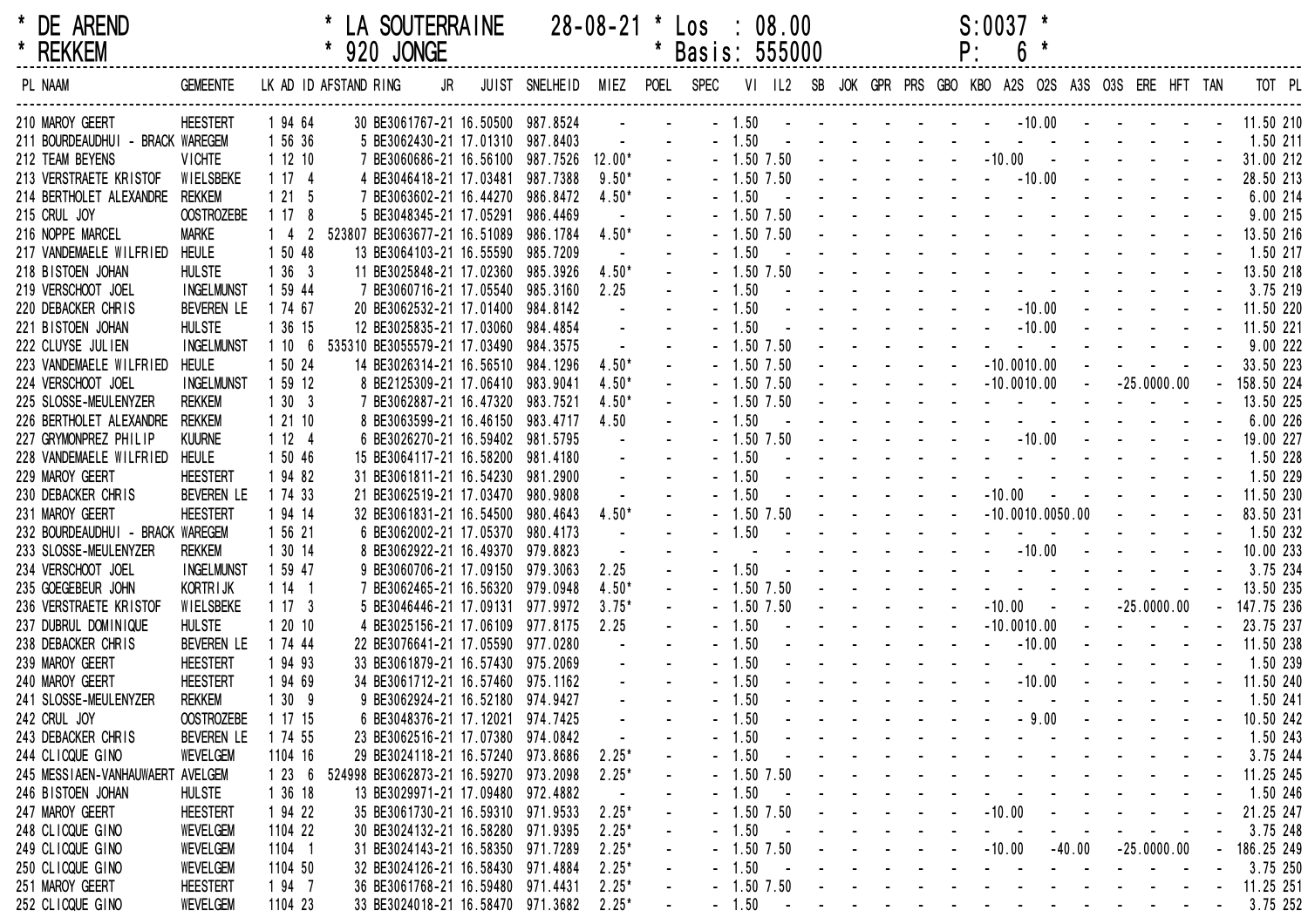| × | <b>DE AREN</b> |
|---|----------------|
| × | <b>RFKKFM</b>  |

| <b>REKKEM</b>                    |                   |            |                   |                       | * 920 JONGE |                                         |                |         |                             | Basis: 555000 |             |            |                                                                                              |                            | ۲:                   |                                                                                                                                                                                                                                |                                                                                         |               |  |              |  |
|----------------------------------|-------------------|------------|-------------------|-----------------------|-------------|-----------------------------------------|----------------|---------|-----------------------------|---------------|-------------|------------|----------------------------------------------------------------------------------------------|----------------------------|----------------------|--------------------------------------------------------------------------------------------------------------------------------------------------------------------------------------------------------------------------------|-----------------------------------------------------------------------------------------|---------------|--|--------------|--|
| PL NAAM                          | <b>GEMEENTE</b>   |            |                   | LK AD ID AFSTAND RING |             | JR                                      | JUIST SNELHEID |         | MIEZ POEL SPEC              |               |             |            |                                                                                              |                            |                      | VI IL2 SB JOK GPR PRS GBO KBO A2S O2S A3S O3S ERE HFT TAN                                                                                                                                                                      |                                                                                         |               |  | TOT PL       |  |
| 253 VANDEMAELE WILFRIED HEULE    |                   |            | 1506              |                       |             | 16 BE3064010-21 17.04020 971.1353       |                | $2.25*$ | $\mathcal{L}_{\mathcal{A}}$ |               |             |            |                                                                                              |                            |                      |                                                                                                                                                                                                                                |                                                                                         |               |  |              |  |
| 254 BERTHOLET ALEXANDRE REKKEM   |                   |            | 1 21 15           |                       |             | 9 BE3063607-21 16.53160 970.5313        |                | $1.75*$ |                             |               | $-1.50$     |            |                                                                                              |                            |                      | the contract of the contract of the contract of the contract of the contract of the contract of the contract of                                                                                                                |                                                                                         |               |  | 3.25 254     |  |
| 255 BISTOEN JOHAN                | <b>HULSTE</b>     |            | 1 36 12           |                       |             | 14 BE3029956-21 17.10570 970.4583       |                |         |                             |               | $-1.50$     | $\sim 100$ |                                                                                              |                            |                      | the contract of the contract of the contract of                                                                                                                                                                                |                                                                                         |               |  | 1.50 255     |  |
| 256 GRYMONPREZ PHILIP            | <b>KUURNE</b>     |            | 1126              |                       |             | 7 BE3026214-21 17.06192 969.6314        |                |         |                             |               | $-1.502.50$ |            | and the state of the state                                                                   |                            | $-10.00$             | $-35.00$                                                                                                                                                                                                                       | $\sim 10^{-1}$ and $\sim 10^{-1}$                                                       |               |  | 49.00 256    |  |
| 257 BISTOEN JOHAN                | <b>HULSTE</b>     |            | 1 36 19           |                       |             | 15 BE3025840-21 17.11580 968.6708       |                |         |                             |               | $-1.50$     |            |                                                                                              | the company of the company | <b>Service</b> State | and the state of the state of the                                                                                                                                                                                              |                                                                                         |               |  | 1.50 257     |  |
| 258 BOURDEAUDHUI - BRACK WAREGEM |                   |            | 1 56 30           |                       |             | 7 BE3062393-21 17.12320 968.1443        |                |         |                             |               | $-1.50$     |            |                                                                                              |                            |                      | the second contract of the second contract of                                                                                                                                                                                  |                                                                                         |               |  | 1.50 258     |  |
| 259 DUBRUL DOMINIQUE             | <b>HULSTE</b>     | 120        | $\overline{2}$    |                       |             | 5 BE3025117-21 17.11479 967.8645        |                | $0.25*$ |                             |               | $-1.50$     |            |                                                                                              |                            |                      | and a series of the contract of the series of                                                                                                                                                                                  |                                                                                         |               |  | 1.75 259     |  |
| 260 MALFAIT IVAN                 | BEVEREN LE        | $1\quad 7$ |                   |                       |             | 3 531575 BE3101921-21 17.09250 967.5262 |                |         |                             |               | $-1.50$     |            |                                                                                              |                            |                      | the second contract of the second contract of                                                                                                                                                                                  |                                                                                         |               |  | 1.50 260     |  |
| 261 CLICQUE GINO                 | <b>WEVELGEM</b>   |            | 1104 42           |                       |             | 34 BE3024006-21 17.01080 967.1498       |                |         |                             |               | $-1.50$     |            |                                                                                              |                            |                      | the second contract of the second contract of                                                                                                                                                                                  |                                                                                         |               |  | 1.50 261     |  |
| 262 VERSCHOOT JOEL               | <b>INGELMUNST</b> |            | 1 59 23           |                       |             | 10 BE3060614-21 17.16140 967.0114       |                |         |                             |               | $-1.50$     |            |                                                                                              |                            |                      | the contract of the contract of the contract of                                                                                                                                                                                |                                                                                         |               |  | 1.50 262     |  |
| 263 VERSCHOOT DIETER             | <b>KACHTEM</b>    |            | 1 17 14           |                       |             | 5 BE3041103-21 17.16371 965.7174        |                |         |                             |               | $-1.50$     |            |                                                                                              |                            |                      | the second contract of the second contract of                                                                                                                                                                                  |                                                                                         |               |  | 1.50 263     |  |
| 264 DECUYPERE THIBAUT            | ANZEGEM IN        |            | 1 30 14           |                       |             | 13 BE3066867-21 17.08470 965.7163       |                |         |                             |               | $-1.50$     |            |                                                                                              |                            |                      | and a state of the state of the state of                                                                                                                                                                                       |                                                                                         |               |  | 1.50 264     |  |
| 265 TRUYAERT ANDRE               | <b>BELLEGEM</b>   |            | $1\quad 5\quad 3$ |                       |             | 3 BE3060351-21 16.59430 965.5140        |                |         |                             |               | $-1.50$     |            |                                                                                              |                            | $-10.00$             | and the state of the state                                                                                                                                                                                                     |                                                                                         |               |  | 11.50 265    |  |
| 266 BOURGEOIS PIERRE             | <b>I ZEGEM</b>    |            | 193               |                       |             | 3 BE3062165-21 17.13200 965.3819        |                |         |                             |               | $-1.50$     |            |                                                                                              |                            | $\Delta \phi = 0.01$ | القارب فالمتوارث والمناور                                                                                                                                                                                                      |                                                                                         |               |  | 1.50 266     |  |
| 267 CLICQUE GINO                 | <b>WEVELGEM</b>   |            | 1104 67           |                       |             | 35 BE3024020-21 17.02080 965.3658       |                |         |                             |               | $-1.50$     |            |                                                                                              |                            |                      |                                                                                                                                                                                                                                |                                                                                         |               |  | 1.50 267     |  |
| 268 GOEGEBEUR JOHN               | KORTR I JK        |            | 1 14 11           |                       |             | 8 BE3063103-21 17.04190 965.0945        |                |         |                             |               | $-1.50$     |            | and the company of the                                                                       |                            | $-10.00$             | $-35.00$                                                                                                                                                                                                                       | $\sim 10^{-10}$                                                                         |               |  | 46.50 268    |  |
| 269 VANDEMAELE WILFRIED          | <b>HEULE</b>      |            | 1 50 37           |                       |             | 17 BE3064082-21 17.07370 964.7807       |                |         |                             |               | $-1.50$     |            |                                                                                              |                            | $\Delta \phi = 0.01$ | $\mathbf{L}^{\text{max}}$ , and $\mathbf{L}^{\text{max}}$                                                                                                                                                                      |                                                                                         |               |  | 1.50 269     |  |
| 270 VERSCHOOT JOEL               | <b>INGELMUNST</b> |            | 1 59 39           |                       |             | 11 BE4151021-21 17.17410 964.4972       |                |         |                             |               | $-1.50$     |            | and the state of the state of the                                                            |                            | $\Delta \phi = 0.01$ |                                                                                                                                                                                                                                |                                                                                         |               |  | 1.50 270     |  |
| 271 VERSCHOOT DIETER             | <b>KACHTEM</b>    |            | 1171              |                       |             | 6 BE3041125-21 17.18011 963.2945        |                |         |                             |               | $-1.50$     |            |                                                                                              |                            | $-10.00$             | $\mathcal{L}(\mathbf{u})$ and $\mathcal{L}(\mathbf{u})$                                                                                                                                                                        |                                                                                         | $-25.0000.00$ |  | 136.50 271   |  |
| 272 BERTHOLET ALEXANDRE          | Rekkem            |            | 1219              |                       |             | 10 BE3063519-21 16.57530 962.2012       |                |         |                             |               | $-1.50$     |            |                                                                                              |                            |                      | the contract of the contract of the con-                                                                                                                                                                                       |                                                                                         |               |  | 1.50 272     |  |
| 273 BOURDEAUDHUI - BRACK WAREGEM |                   |            | 1 56 38           |                       |             | 8 BE3062372-21 17.16060 961.9349        |                |         |                             |               | $-1.50$     |            |                                                                                              |                            |                      | and the contract of the contract of                                                                                                                                                                                            |                                                                                         |               |  | 1.50 273     |  |
| 274 VERSCHOOT DIETER             | <b>KACHTEM</b>    |            | 1 17 17           |                       |             | 7 BE3041143-21 17.19170 961.1157        |                |         |                             |               | $-1.50$     |            |                                                                                              |                            |                      | the contract of the contract of the contract of                                                                                                                                                                                |                                                                                         |               |  | 1.50 274     |  |
| 275 CLUYSE JULIEN                | <b>INGELMUNST</b> |            | 1108              |                       |             | 2 BE3055638-21 17.17070 960.8580        |                |         |                             |               | $-1.50$     |            | and the state of the state of the                                                            |                            |                      |                                                                                                                                                                                                                                |                                                                                         |               |  | 1.50 275     |  |
| 276 DECUYPERE THIBAUT            | ANZEGEM IN        |            | 1304              |                       |             | 14 BE3066840-21 17.11340 960.8431       |                |         |                             |               | $-1.50$     |            |                                                                                              |                            | $-10.00$             |                                                                                                                                                                                                                                |                                                                                         | $-25.00$      |  | 36.50 276    |  |
| 277 GRYMONPREZ PHILIP            | <b>KUURNE</b>     |            | 1 12 11           |                       |             | 8 BE3026209-21 17.11232 960.7215        |                |         |                             |               | $-1.50$     |            |                                                                                              |                            | $-10.00$             |                                                                                                                                                                                                                                |                                                                                         |               |  | 11.50 277    |  |
| 278 MAROY GEERT                  | <b>HEESTERT</b>   |            | 1 94 77           |                       |             | 37 BE3061735-21 17.06000 960.4121       |                |         |                             |               | $-1.50$     |            | and the state of the state of the                                                            |                            |                      | and a straight and a straight                                                                                                                                                                                                  |                                                                                         |               |  | 1.50 278     |  |
| 279 VERSCHOOT JOEL               | <b>INGELMUNST</b> |            | 1 59 13           |                       |             | 12 BE4151010-21 17.20260 959.7645       |                |         |                             |               | $-1.50$     |            |                                                                                              |                            |                      |                                                                                                                                                                                                                                |                                                                                         |               |  | 1.50 279     |  |
| 280 DEBACKER CHRIS               | BEVEREN LE        |            | 1 74 27           |                       |             | 24 BE3062675-21 17.16370 958.3633       |                |         |                             |               | $-1.50$     |            |                                                                                              |                            | $-10.00$             |                                                                                                                                                                                                                                | $\mathcal{L}^{\text{max}}_{\text{max}}$ , where $\mathcal{L}^{\text{max}}_{\text{max}}$ |               |  | 11.50 280    |  |
| 281 BOURDEAUDHUI - BRACK WAREGEM |                   |            | 1 56 33           |                       |             | 9 BE3062371-21 17.18130 958.2874        |                |         |                             |               | $-1.50$     |            |                                                                                              |                            |                      | the contract of the contract of the contract of                                                                                                                                                                                |                                                                                         |               |  | 1.50 281     |  |
| 282 DE LAERE LUC                 | ANZEGEM           |            | 1368              |                       |             | 15 BE3065382-21 17.16420 957.8606       |                |         |                             |               | $-1.50$     |            |                                                                                              |                            |                      | the second contract of the second contract of the second contract of the second contract of the second contract of the second contract of the second contract of the second contract of the second contract of the second cont |                                                                                         |               |  | 1.50 282     |  |
| 283 VANDEMAELE WILFRIED          | HEULE             |            | 1 50 47           |                       |             | 18 BE3064017-21 17.11440 957.5822       |                |         |                             |               | $-1.50$     |            |                                                                                              |                            |                      | the second contract of the second contract of                                                                                                                                                                                  |                                                                                         |               |  | 1.50 283     |  |
| 284 MESSIAEN-VANHAUWAERT AVELGEM |                   |            | 1 23 18           |                       |             | 2 BE3062826-21 17.08210 957.4141        |                |         |                             |               | $-1.50$     |            |                                                                                              |                            |                      | the second contract of the second contract of                                                                                                                                                                                  |                                                                                         |               |  | 1.50 284     |  |
| 285 MAROY GEERT                  | <b>HEESTERT</b>   |            | 1 94 87           |                       |             | 38 BE3061718-21 17.07500 957.1981       |                |         |                             |               | $-1.50$     |            |                                                                                              |                            |                      | the contract of the contract of the contract of the contract of the contract of the contract of the contract of the contract of the contract of the contract of the contract of the contract of the contract of the contract o |                                                                                         |               |  | 1.50 285     |  |
| 286 MAROY GEERT                  | <b>HEESTERT</b>   |            | 1 94 79           |                       |             | 39 BE3061844-21 17.07560 957.0234       |                |         |                             |               | $-1.50$     |            |                                                                                              |                            |                      |                                                                                                                                                                                                                                |                                                                                         |               |  | 1.50 286     |  |
| 287 MAROY GEERT                  | <b>HEESTERT</b>   |            | 1948              |                       |             | 40 BE3061750-21 17.08110 956.5869       |                |         |                             |               | $-1.50$     |            |                                                                                              |                            | $-10.00$             | $   -$ 25.0000.00                                                                                                                                                                                                              |                                                                                         |               |  | $-136.50287$ |  |
| 288 VERHEYE RINO                 | AALBEKE           |            | 1 20 19           |                       |             | 10 BE3061185-21 17.02370 956.5316       |                |         |                             |               | $-1.50$     |            |                                                                                              |                            |                      |                                                                                                                                                                                                                                |                                                                                         |               |  | 1.50 288     |  |
| 289 SLOSSE-MEULENYZER            | <b>REKKEM</b>     |            | 1 30 12           |                       |             | 10 BE3062908-21 17.03330 954.7641       |                |         |                             |               | $-1.50$     |            |                                                                                              |                            |                      |                                                                                                                                                                                                                                |                                                                                         |               |  | 1.50 289     |  |
| 290 DECUYPERE THIBAUT            | ANZEGEM IN        |            | 1 30 10           |                       |             | 15 BE3066843-21 17.15190 954.3546       |                |         |                             |               | $-1.50$     |            | $\mathcal{L}(\mathcal{L})$ , and $\mathcal{L}(\mathcal{L})$ , and $\mathcal{L}(\mathcal{L})$ |                            | $-10.00$             |                                                                                                                                                                                                                                |                                                                                         |               |  | 11.50 290    |  |
| 291 NEYRINCK - CALLENS           | <b>GULLEGEM</b>   |            | 1105              |                       |             | 2 BE3060141-21 17.12090 954.1501        |                |         |                             |               | $-1.50$     |            |                                                                                              |                            |                      |                                                                                                                                                                                                                                |                                                                                         |               |  | 1.50 291     |  |
| 292 CLICQUE GINO                 | <b>WEVELGEM</b>   |            | 1104 97           |                       |             | 36 BE3024240-21 17.08450 953.7257       |                |         |                             |               | $-1.50$     |            |                                                                                              |                            |                      |                                                                                                                                                                                                                                |                                                                                         |               |  | 1.50 292     |  |
| 293 CLICQUE GINO                 | WEVELGEM          |            | 1104 14           |                       |             | 37 BE3024139-21 17.08530 953.4941       |                |         |                             |               | $-1.50$     |            |                                                                                              |                            |                      |                                                                                                                                                                                                                                |                                                                                         |               |  | 1.50 293     |  |
| 294 DECUYPERE THIBAUT            | ANZEGEM IN        |            | 1 30 20           |                       |             | 16 BE3066832-21 17.15560 953.2960       |                |         |                             |               | $-1.50$     |            |                                                                                              |                            | $-10.00$             |                                                                                                                                                                                                                                |                                                                                         |               |  | 11.50 294    |  |
| 295 MAROY GEERT                  | <b>HEESTERT</b>   |            | 1 94 51           |                       |             | 41 BE3061706-21 17.10140 953.0230       |                |         |                             |               | $-1.50$     |            |                                                                                              |                            |                      | المنابعة والمستنقل والمستنقل والمستنقل والمستنقل والمستنقلة                                                                                                                                                                    |                                                                                         |               |  | 1.50 295     |  |